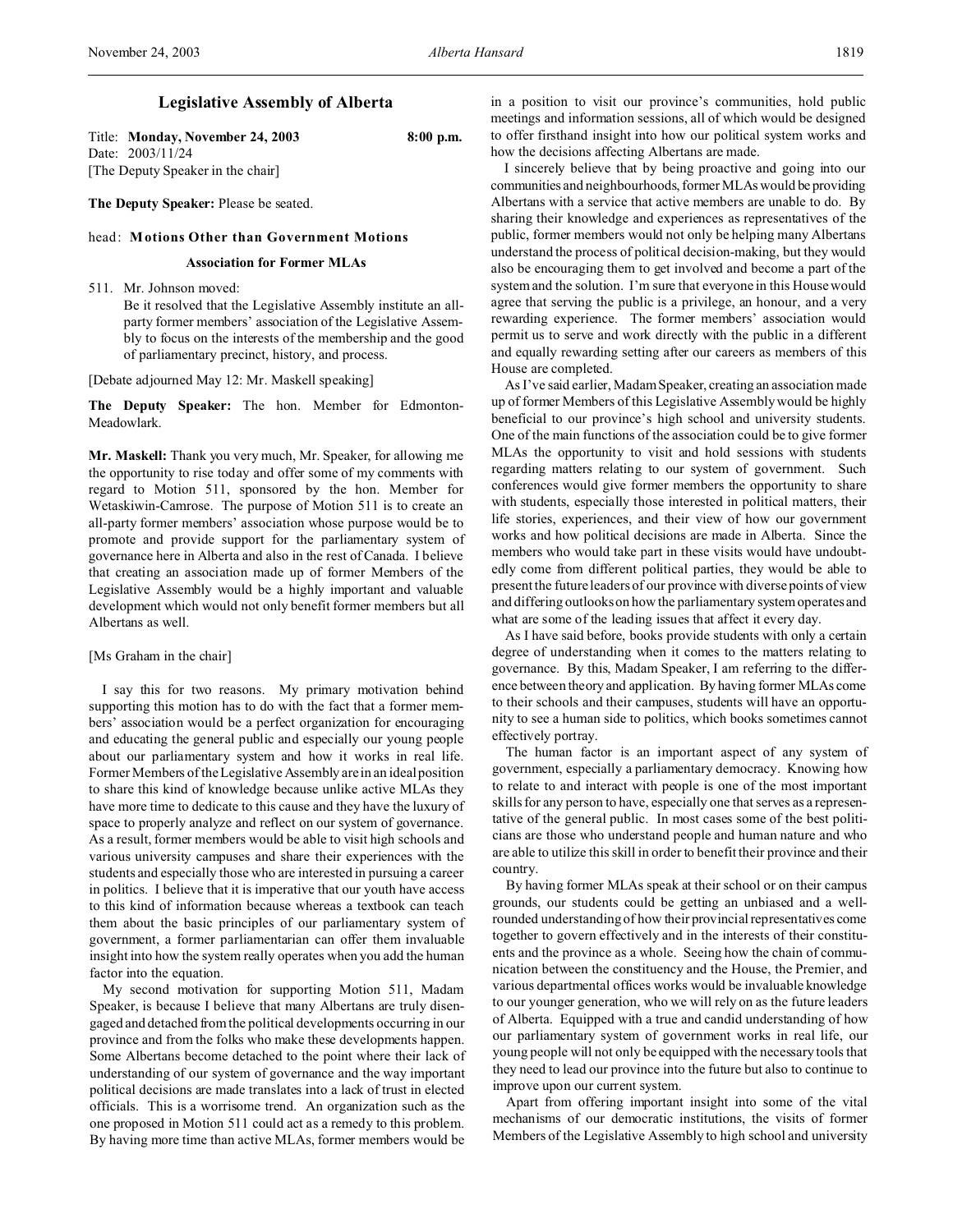campuses will be important because such visits could inspire students, especially those interested in subjects such as political science, to pursue related government and public service careers. By having taken the long road to public office, former parliamentarians would have the intimate knowledge of what skills, credentials, and kind of knowledge and determination is required in order for one to attain a position within the public service. Madam Speaker, the Alberta government is always in need of young, intelligent, and outgoing individuals. I believe that having former MLAs visit schools and universities and sharing their experiences as representatives would inspire many ambitious young men and women to pursue rewarding careers in the public service sector.

Campus visits of this nature, Madam Speaker, are not a newly developed idea. Such organized visits by former public representatives take place in a number of jurisdictions, most commonly in the United States. The United States Association of Former Members of Congress was created in 1970 in order to foster public understanding of the function and the role that Congress plays within the American system of government. The association has a very effective program in place called the Congress to campus program. Congress to campus is designed to engage and educate young American students about the various aspects of the U.S. political system and how they can participate in making a difference. Over the years the program has received some excellent reviews, and the campus visits by former members of Congress continue to take place all around the country.

I believe that by having an organization such as the former members' association institute a similar program here in Alberta, we would be making sure that our youth become more educated about the role of this Legislature and some of the other branches of our government. Apart from giving our youth invaluable insight into our parliamentary system of governance and providing them with the incentive and inspiration to pursue a career in public service, an organization such as the former members' association would also serve to foster further understanding of our parliamentary system of government among the general population. Having former MLAs visit our province's communities and interact with ordinary Albertans, especially those who don't quite understand how the system works, would help many of them overcome the sense of isolation and disconnectedness from the issues and decisions that are made in this House.

By helping Albertans understand the various aspects of parliamentary democracy and encouraging them to utilize and become part of the process, we would not only be guaranteeing the inclusive nature of our political system, but we'd also be addressing some important issues such as low voter turnout and voter apathy. History, Madam Speaker, has proven time and time again that a politically active and educated and vibrant electorate produces skilled, responsible, and competent public servants. I believe that by creating a former members' association, we would be making sure that this trend continues in Alberta well into the future.

I, therefore, urge all of my colleagues to support our parliamentary system and all of its democratic institutions by voting in favour of Motion 511. Thank you.

# *8:10*

**The Acting Speaker:** Thank you, member. The hon. Member for Edmonton-Gold Bar.

**Mr. MacDonald:** Thank you very much, Madam Speaker. I am anxious to participate in the debate this evening on Motion 511 to establish a former MLA association, and the motion reads:

Be it resolved that the Legislative Assembly institute an all-party former members' association of the Legislative Assembly to focus on the interests of the membership and the good of parliamentary precinct, history, and process.

Now, as I understand it, there's nothing new or startling or hidden in this particular motion which should concern us. The province of British Columbia, for instance, has established an association. The B.C. act lays out that the association, which was once under the Society Act of that province, now be a stand-alone entity.

It's interesting that we would be debating this particular motion in this particular Assembly when, in my view, we have not been particularly interested to date, Madam Speaker, in promoting good parliamentary practices. For instance, there are some committees of the sitting members of this Assembly that have not met in the time I've been in this Assembly. The hon. Member for Edmonton-Centre is more of a historian on these committees than I, but certainly there are some committees, it has been reported, that have not sat for close to 10 years, if not 12 years. Then sometimes committees, if there are too many cobwebs surrounding their structure, are abolished.

We have a motion coming up later on this evening to discuss an all-party committee of this Legislative Assembly to look at the entire insurance industry in this province, and hopefully that one will be passed. We could certainly have an all-party committee of this Assembly to look at electricity deregulation and the consequences of that electricity deregulation and natural gas deregulation as well, but I'm not holding my breath waiting for that to happen. If I did, I might turn Tory blue, and then I would have the same policy void as this Conservative government has with electricity deregulation. Certainly, whenever one looks at electricity deregulation, it's obvious there has been oxygen deprivation in the committee rooms where they have discussed this.

There are many retired members, Madam Speaker, from this Legislative Assembly that have been very, very distinguished not only in their careers here but after they have left. [interjection] Someone over there said that there would be seven more, but my greatest insurance, if you want to talk about insurance against political defeat, is keep up with those good electricity deregulation policies, keep up with this insurance policy that does not solve any of the problems of the consumers. I'm not going to get into Spiro Agnew and Richard Nixon here, but certainly the policies that have been articulated by this government recently are not going over very well with the voters of this province.

**Dr. Taft:** Would Spiro Agnew be an honorary member of this club?

**Mr. MacDonald:** Spiro Agnew, perhaps, could be an honorary member of this club. Maybe we could have honorary members of this club.

There have been some members of this Assembly, Madam Speaker, that have been very distinguished in their careers in this Assembly and certainly after they have left this Assembly. I don't think that at this time, when you consider the parliamentary practices, the erosion of democracy as we see it in Alberta, this is a necessary motion, and I would urge all hon. members to just say no to this.

Thank you.

**The Acting Speaker:** The hon. Member for Calgary-Cross.

**Mrs. Fritz:** Thank you, Madam Speaker. I, too, am very pleased to join this debate on Motion 511, which was put forward by my friend and colleague from Wetaskiwin-Camrose. I can understand why my colleague did put forward this motion to the Legislature. It's a very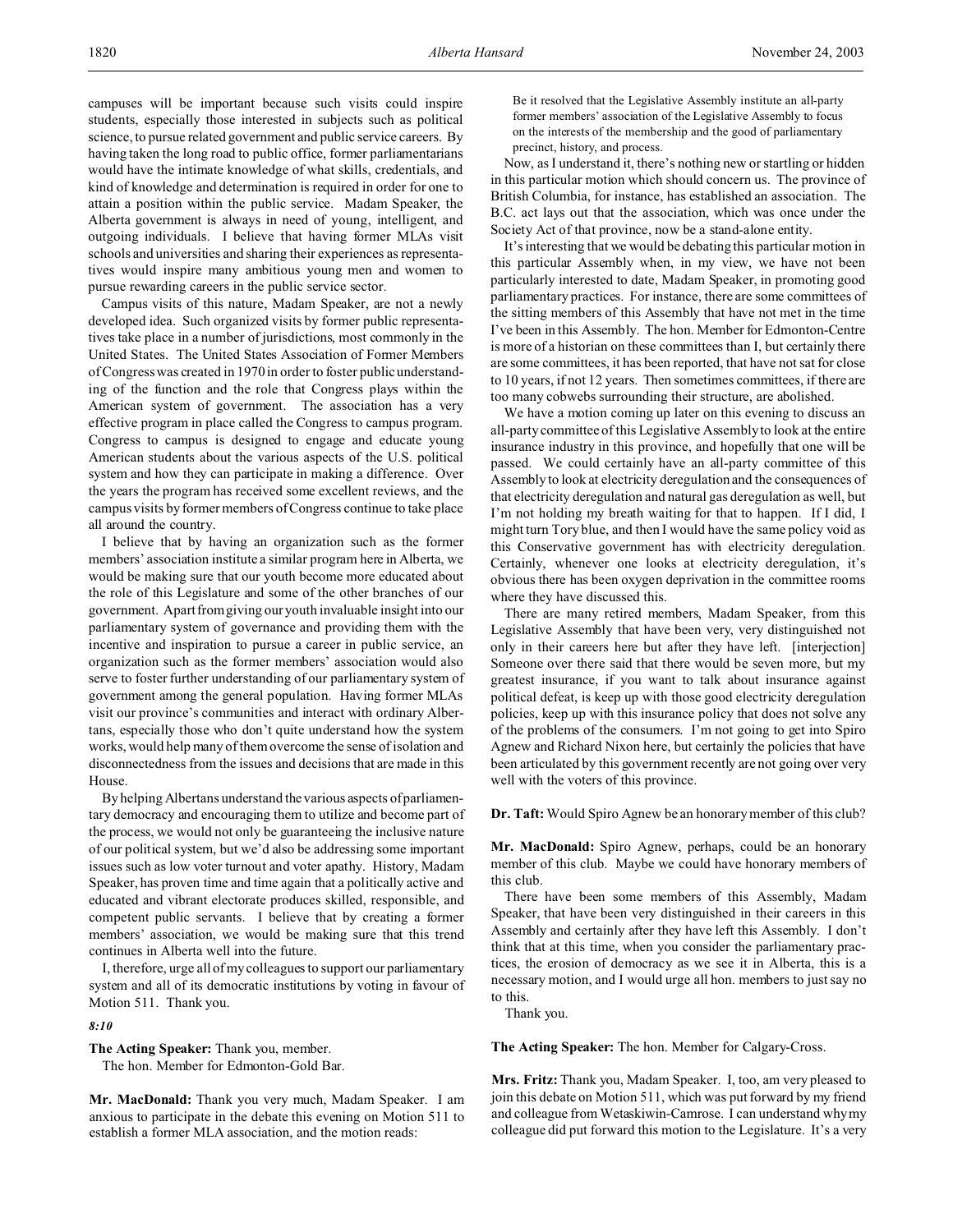worthwhile motion. I couldn't disagree more with the former speaker.

I know that this past July the Member for Wetaskiwin-Camrose and myself had the privilegeof attending the Canadian Parliamentary Association conference in Victoria, British Columbia. We attended that conference on behalf of our hon. Speaker, the Member for Barrhead-Westlock, along with my colleagues in theLegislature here this evening: the members for Drayton Valley-Calmar, Edmonton-Manning, as well as Edmonton-Norwood and also, yes, a member that is from the opposition, Madam Speaker, the Member for Edmonton-Ellerslie. It was all just members from the Legislature attending a conference with other members from Legislatures across this country, and we learned a great deal from one another. [interjection] I did. I mentioned my colleagues, yes, and that we attended along with you, hon. member.

Madam Speaker, what I did learn at this conference is that parliamentary associations across the country approach issues in a much different way than we do here in Alberta, yet we have many similarities. As I said, there were members from all areas, like from the opposition and from the ruling government.

I found it very interesting about the different processes that were in place. For example, in the province of Alberta we have the privilege as backbenchers of putting forward bills before the Assembly. Previous to our current Premier backbenchers never did have a bill pass second reading in the Assembly. Now we have a number of bills. We had one today, Madam Speaker, that was passed in the Legislature, by my colleague from Calgary-Buffalo. It went through all readings of the Assembly, received third reading today, and was passed unanimously. That did not happen 12 years ago in the Assembly, for example.

So, yes, Alberta is much different than other areas of our nation, but also we would have that privilege through this motion. I don't mean to sound redundant as to what was put forward by my colleague from Edmonton-Meadowlark, but just as he had mentioned in his debate, we would have the privilege of sharing our experiences with our young people in our schools and in our universities.

I think that is a very important concept that this motion is putting forward. It's a vision that my colleague has in putting forward this motion: that we have a former members' association. Just to read the motion once again to the Assembly, it's resolving that

the Legislative Assembly institute an all-party former members' association of the Legislative Assembly to focus on the interests of the membershipand the good of parliamentary precinct, history, and process.

I think, quite frankly, that's wonderful. Hon. member, I do hope that this motion that you've put before the Assembly passes this evening. I hope that we all support this motion.

Thank you, Madam Speaker.

#### **The Acting Speaker:** The hon. member.

**Mr. Masyk:** Thank you, Madam Speaker. It is a privilege to address you as Madam Speaker with the last few seconds here.

**The Acting Speaker:** Go ahead, hon. Member for Edmonton-Norwood.

**Mr. Masyk:** Thank you. I'd like to shed some light and speak this evening in favour of this motion to establish an association made up of former members of this Assembly. Madam Speaker, one of the biggest challenges the government faces is how to maintain and improve communication between itself and the general public. In many instances this communication link has been poor because the average voter tends to know very little about the political system practised by this country, province, and city.

# [The Deputy Speaker in the chair]

This lack of understanding has been particularly responsible for the lack of political involvement practised by the majority of constituents. As a result, most of the electorate gets politically involved only during the times of general elections. However, in many cases the turnout is so poor that a good third of the populace can be considered to be completely politically inactive.

# *8:20*

In Alberta, Mr. Speaker, the situation could not be more critical, but it can definitely be improved. Voter apathy and low turnout are potential problems in Alberta that have to be redeemed. I believe that this problem can be fixed if this House commits itself to ensure that the average Albertan understands his or her role within our parliamentary system of government and how it works and how to use the system in order to voice their concerns and express their political will.

We can take a step forward toward effective accomplishments in this task, Mr. Speaker, by establishing an all-party former members' association which would assist Albertans by providing them with knowledge and understanding of how Alberta's parliamentarysystem is structured and of the avenues they could pursue in order to access it in an easy and effective manner. As my colleagues have previously mentioned, such an association would be made up of former members of this Assembly, and one of the roles would be to provide a nonpartisan support for our system by having former members travel to the communities and schools, universities.

Mr. Speaker, I think this would foster a good understanding, offering invaluable insight into how our system operates in the realworld setting. Visits to various urban and rural communities would undoubtedly help bridge some of the gaps between the average citizen and their elected representatives. Such events would also help Albertans gain insight into all the components that power the engine of our democracy. Visits to schools would be extremely beneficial to our students because having former members give lectures at their schools, colleges, and universities would offer them the insight that no Alberta political textbook can hope to accomplish.

Having that firsthand contact with a person who has served the people in our province will hopefully encourage our young people to further their interest in politics and even pursue a political career in this field. Our students, Mr. Speaker, will one day take over the reins from us and become the leaders of this province. I believe that it is our responsibility to ensure that we equip them with all the necessary resources and tools so they can steer Alberta down the road to success.

Mr. Speaker, as I've previously said, it's imperative that Albertans feel that they're a part of a system of governance and that without their input and involvement the system cannot operate effectively. It is important that we try to eliminate some of the negative general perceptions associated with government regardless of what political party is in power. One way of accomplishing this task is to encourage former members to educate Albertans about how demanding and rewarding the job of an MLA really is. Constituents may be interested to know that our political system is people-driven by those who express their problems and desires to do their parliamentary duties.

On the other hand, former members of the Assembly could also help explain that not all government actions and legislation are decided by elected members of the House. One such example that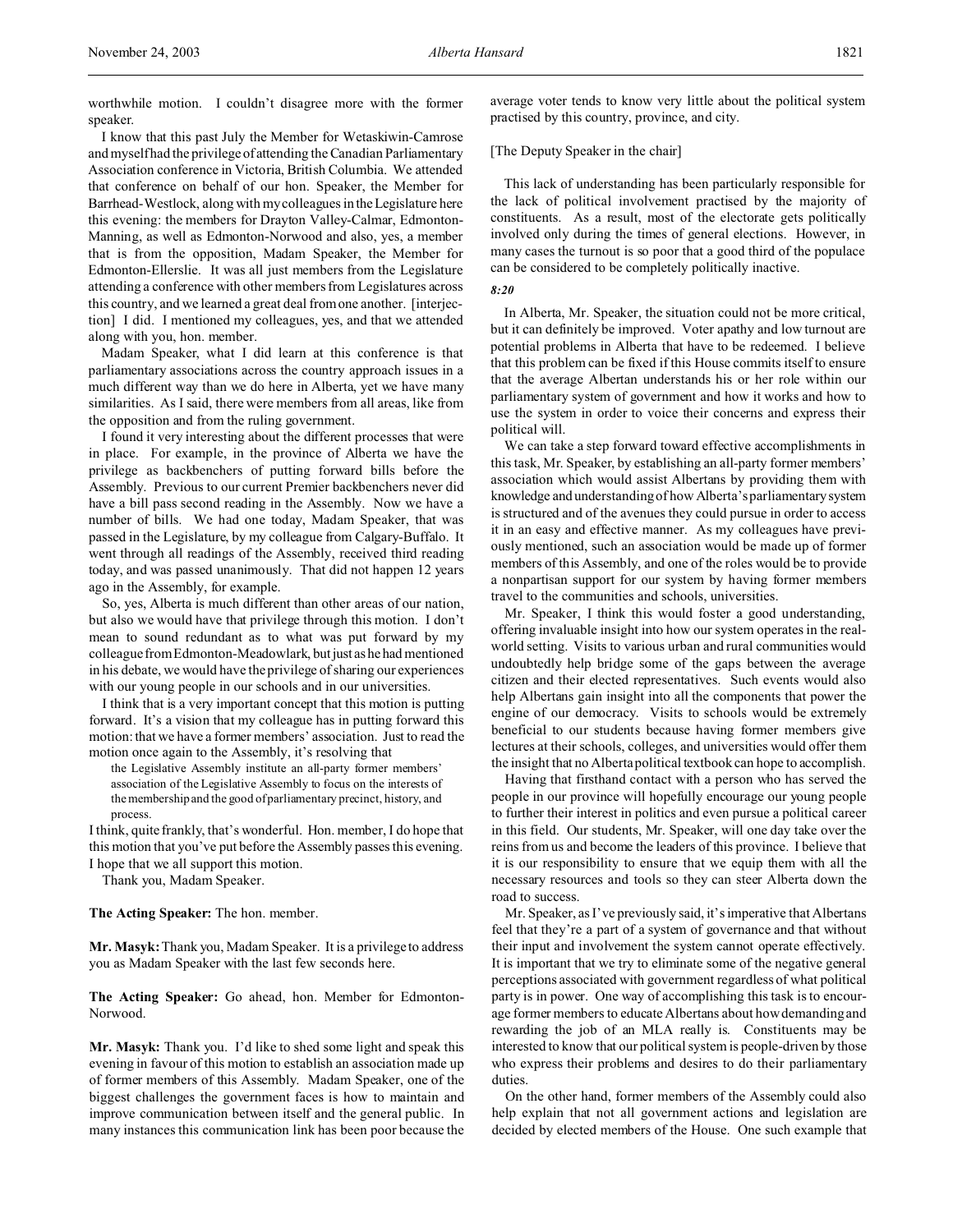Mr. Speaker, many Albertans are still not aware of the fact that the commission is a body that conducts its business independently of government. It is a body which looks at trends such as changes in population distribution, interest of communities, and placement of geographical boundaries rather than government policy to draft its final recommendations. These recommendations are scrutinized by the government, but the legislation which emerges, by and large, is reflective of the commission's findings and recommendations. Having Albertans understand how this particular process operates may encourage them to get involved and become part of electoral boundaries decisions.

On a different note, Mr. Speaker, I'm not quite certain that many Albertans are clear on the role that our Lieutenant Governor plays within our parliamentary system of government. Some Albertans may think that her role is purely ceremonial, a part of our British heritage. Others might think that her major function is to offer greetings at special events and luncheons. However, she enjoys a far larger spectrum of responsibilities. She enjoys extraordinary powers which allow her to act and uphold the Constitution. This means that bills passed by this House do not come into effect until her office proclaims them. In certain circumstances the Lieutenant Governor reserves the right not to proclaim a particular piece of legislation if she considers it to be unconstitutional. The last time that happened in Alberta was in 1936, when the Lieutenant Governor, Hon. J.J. Bowen, did not grant royal assent to three bills because he considered them to be in violation of the Constitution. Furthermore, the Lieutenant Governor also has the power to dismiss a government and call an election in times of political crisis.

Another interesting fact regarding our parliamentary system is that a member does not have to be a cabinet minister in order to bring forward a specific piece of legislation such as a bill or motion. The system allows all members of the Assembly to bring forward legislation that can potentially turn into law. This aspect of our political system gives the Alberta electorate an unprecedented degree of political power because if they can convince their MLA to pursue a particular bill or motion, it means that the constituents play a bigger role in the affairs of this House. Mr. Speaker, I can attest to that because constituents of mine urged me to bring in legislation that runs tandem with the Speech from the Throne. One example would be Bill 210.

The only concern, Mr. Speaker, is that a large number of Albertans are just not aware of the vast political power that they possess. A former members' association could not only help Albertans realize the use of this power; it would also bridge the gap between voters and their elected officials.

In closing, Mr. Speaker, I firmly believe that establishing a former members' association will not only ensure that our parliamentary system will continue to serve Albertans in a responsible and effective manner; it will ensure that Albertans will continue to take active roles in the political future of this province. I, therefore, urge all my colleagues to support Motion 511.

Mr. Speaker, thank you.

**The Deputy Speaker:** The hon. Member for Calgary-West.

**Ms Kryczka:** Thank you, Mr. Speaker. It's a pleasure for me in the time remaining to rise and join the debate on Motion 511, sponsored by the hon. Member for Wetaskiwin-Camrose, urging the Assembly to establish a nonpartisan former members' association.

It is often said that when one travels a road taken by another, they can learn a great deal about where that road leads and what to expect from those that have preceded them. There has been a very successful association, the United States Association of Former Members of Congress, and it was created in 1970, so it has over 30 years of experience that we can possibly learn from.

I just wanted to quote for you in the few minutes that I have a number of things that this association of 550 members, I believe, has done in terms of specific projects. One of the things they did in 2001 was to publish a book entitled *Inside the House: Former Members Reveal How Congress Really Works*. Both teachers and students have requested this book, that incorporated information that members obtained along the way, and there have been many lectures and talks given across the country. The book is a collection of essays describing a full range of topics about life in Congress from an insider's point of view.

Also, another example is that they have formed a Congress to campus program, established in 1976, and it certainly addresses several aspects of civic learning, which, I think, is so important to the young public. Again, as I think another member mentioned earlier, either singly or in pairs these retired members visit colleges, universities, and communities and speak to students. So, all in all, we have educational objectives that are being satisfied.

Thank you, Mr. Speaker.

#### *8:30*

**The Deputy Speaker:** I regret the interruption, but, hon. member, Standing Order 8(4) provides for up to five minutes for the sponsor of a motion other than a government motion to close debate.

I would now invite the hon. Member for Wetaskiwin-Camrose to close debate.

**Mr. Johnson:** Thank you, Mr. Speaker. Motion 511 was introduced in the spring session, as most of you realize, so most of the debate took place some time ago. I was pleased at that time at the level of support, and of course I want to thank the speakers tonight for the support as well.

This motion is a little different than other pieces of legislation because it urges the Assembly into action rather than the Alberta government. In order to move the idea of a former members' association forward, this House will have to pass a private member's bill, which I would like to introduce in the next spring session of the Legislature. The details of how the former members' association would operate would of course be debated at that time.

I've been asked why we need this Assembly to create the association. Some have asked: what is preventing a former MLA from pursuing this on their own? Well, the simple answer is that other provinces have tried and learned that the legislating of the association adds legitimacy and direction for its members. One of the most important reasons to legislate the association is to ensure that the members and their mandate are non-partisan. I know from attending events around Alberta that there are many former MLAs who miss the honour of sitting in this House. I also know that many of them can effectively serve the public interest in advancing our parliamentary system. A former members' association would be a great opportunity for these men and women to share their experiences with Albertans, especially young Albertans in our schools and universities.

The provinces of Ontario, Quebec, B.C., and the federal Parliament have all passed legislation establishing a former members' association. It is the intent through this motion that Alberta would also benefit from such an association.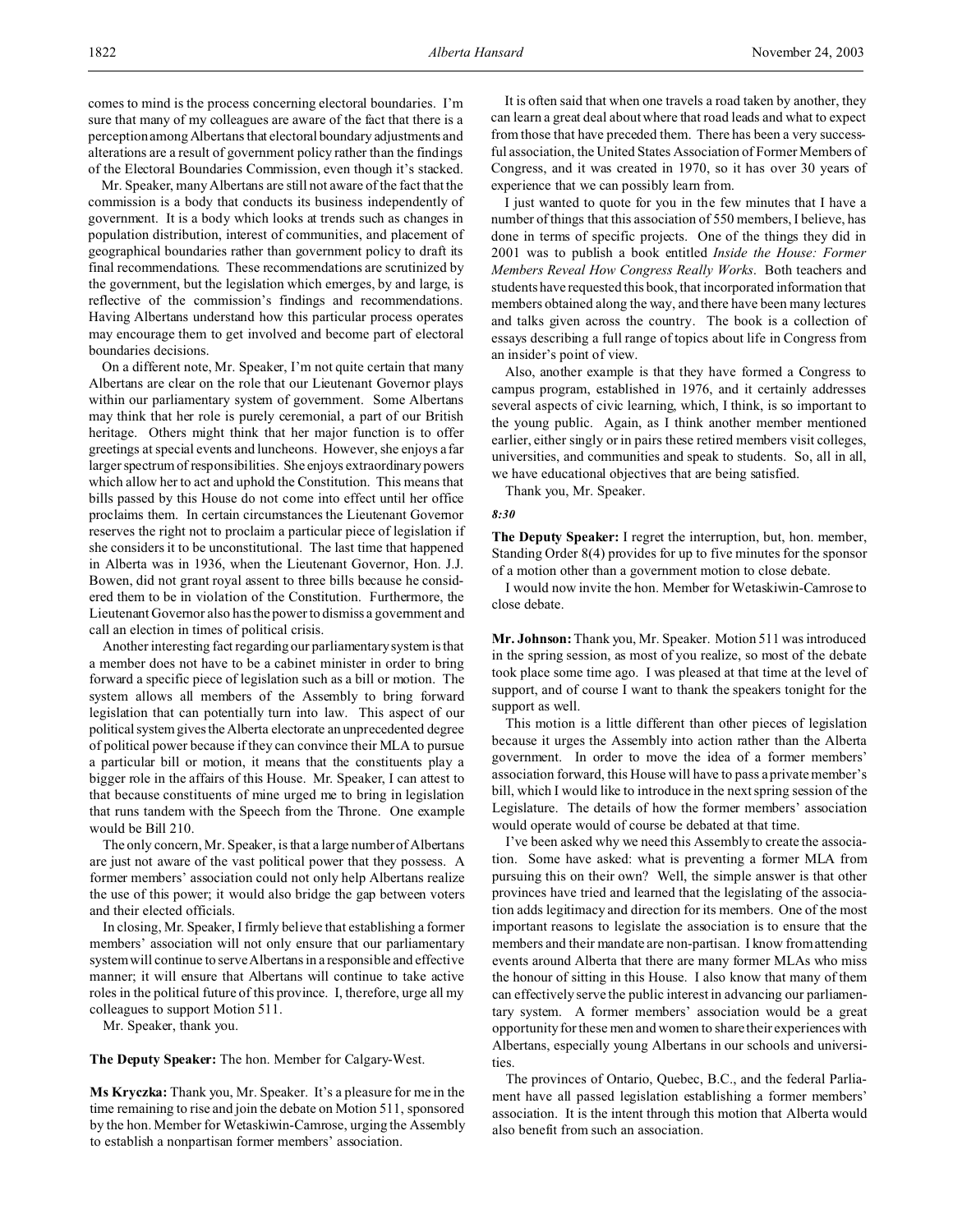I would like to thank all members who rose in support of Motion 511, former members' association, and I hope that everyone in this House will vote in favour of Motion 511.

Thank you, Mr. Speaker.

[Motion Other than Government Motion 511 carried]

### **Automobile Insurance**

512. Mr. MacDonald moved:

Be it resolved that the Legislative Assembly urge the government to strike an all-party committee to study the rising premium rates for automobile insurance, insurance companies handpicking clients, and increasing insurance claims in the province.

**The Deputy Speaker:** The hon. Member for Edmonton-Gold Bar.

**Mr. MacDonald:** Thank you very much, Mr. Speaker. It's a pleasure to rise this evening and present Motion 512 to the Legislative Assembly, and I would urge all members of the Assembly to consider supporting this motion, certainly, in light of the disasters that have occurred around the insurance consultation process and the fact that we now have to have not one but two bills before the Legislative Assembly to try to deal with this problem.

Alberta drivers are fed up with skyrocketing auto insurance premiums, and they realize that freezing rates after we've allowed rates to increase for three years isn't a solution. In fact, Mr. Speaker, from February 2002 to February 2003 premiums increased in this province, according to Statistics Canada, by 59 percent. The insurance industry is getting rich, and it is at the expense of the insurance consumers, and the Alberta government, as we said in the Assembly here the other day, is involved in this hit and run: hit consumers with skyrocketing premiums and run away with the insurance industry insiders and have a consultation process that does not involve the public.

Now, in the second quarter of 2003 the insurance industry reported \$644 million in profits, and that was up from \$110 million at the same time last year. The insurance industry's watchdog in this province is toothless. Last year the Automobile Insurance Board rubber-stamped a hundred and fifty-five of a hundred and fifty-seven proposals for rate increases. Drivers are paying higher premiums, and the insurance industry is getting more and more profit.

Certainly, we had some very good alternative solutions to make this Automobile Insurance Board more consumer friendly, so to speak. They were, again, good ideas, but they were ignored by that side of the House. Now, every time there is a rate increase, we could have a public consultation process. We could have consumers educated so that they could access a web site with the Alberta Automobile Insurance Board's proceedings on that web site, and they could be made public.

Last year the Alberta Liberal opposition proposed that an all-party committee be struck to seek out solutions to the crisis in the automobile insurance business. We did this in a letter addressed to the Premier on November 12, 2002, and this was long before other governments across the country ran into problems with private insurance and skyrocketing premiums. We certainly were ahead of the trend. We suggested that there would be some hon. members in this Assembly very capable of chairing that particular committee, but again our advice was ignored, and we see the problem that has come about.

It's a serious problem. This government has to have two bills on the Order Paper at the same time trying to deal with it. But since our request for an all-party committee was virtually ignored, the

government struck the Automobile Insurance Reform Implementation Team, consisting of government MLAs and industry representatives. In fact, some of those industry representatives, it's been acknowledged, are members of Conservative constituency associations in this city.

### **Mr. Strang:** No.

#### **Mr. MacDonald:** Yes, it's true. It certainly is.

The committee at the start, including the hon. Member for Drayton Valley-Calmar, dismissed the concept of moving to a public system of insurance before it even began to have any investigations. So you're eliminating a concept that has worked well in British Columbia. It has worked well in Saskatchewan. It has worked well in Manitoba. There are all different forms of public automobile insurance, but, Mr. Speaker, they're all cheaper for consumers than what we are paying in this province.

Now, a recent survey of more than 1,300 eligible Alberta voters showed that 80 percent of them believe that the actions by the provincial government would place the interests of the citizens after the interests of the insurance industry. There would be a better chance for the interests of consumers to be put first if we had an allparty committee looking at this issue with public hearings across the province. If you were to put an opposition member or maybe two or maybe even three opposition members on this committee, I think that consumers would get a much fairer shake. An all-party committee may not have to throw its hands in the air and resort to a one-year freeze on insurance premiums, but there could be viable solutions to this consumer crisis in this province because there would be consultations with everyone, not just the insurance industry.

An all-party committee certainly wouldn't have given unanimous approval to a cap on pain and suffering awards for so-called minor injuries. A telephone survey of 500 Alberta auto insurance policyholders conducted last month found that 67 percent of Albertans support the government committee's proposal to tie premium costs to driving record rather than factors such as age, gender, or marital status, but 85 percent of Albertans oppose a proposal to cap compensation for people who suffer nonpermanent injuries in motor vehicle accidents.

Decisions made by members of just one party and representatives of just one side of an issue may well have been made by just one person. Opposition MLAs were democratically elected by their constituents and represent those who may or may not have voted for them just as government MLAs are supposed to do as well. So why are the voices of some Albertans listened to while others are not? The formation of the Automobile Insurance Reform Implementation Team was so flawed that it didn't even include a consumers' advocate at the table. An all-party committee was badly needed to study the automobile insurance crisis in this province when I wrote the Premier a letter over a year ago; an all-party committee is desperately needed today still.

Even the Member for Edmonton-Calder has raised some very valid concerns, and I'm sure he's not alone in that caucus, that huge caucus.

### *8:40*

**Mr. Snelgrove:** Yeah. It's a big bunch over here.

**Mr. MacDonald:** Yes. If it gets any larger, Mr. Speaker, it's going to be the size of an elementary classroom in this province.

I don't care who comes up with the solution to stabilize automobile insurance rates just as long as someone does. I think we need to work with the consumers of this province. We can't be just asking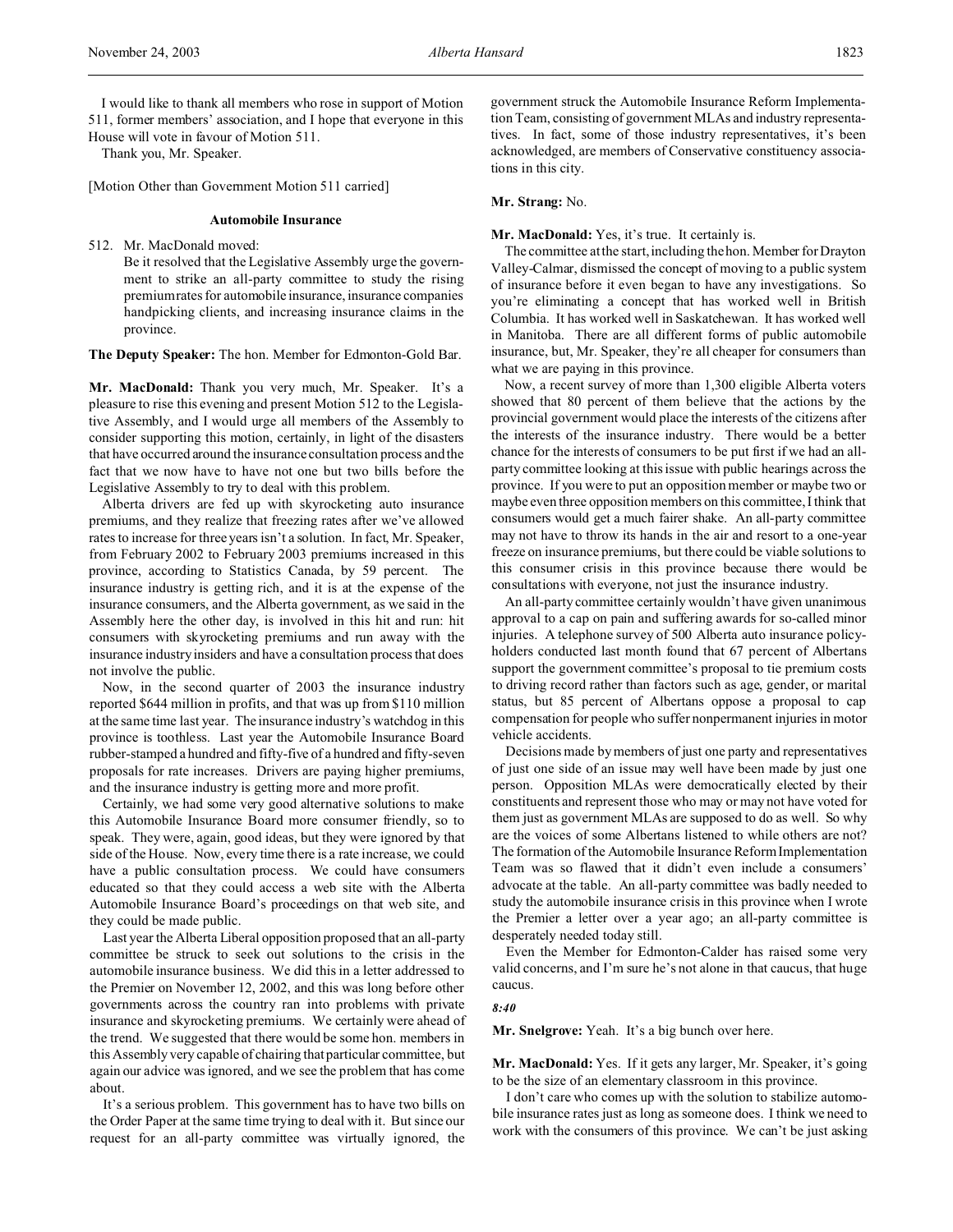There's a whole list of issues we could look at. There's the issue of cell phones and how that's affecting our accident rates. We could look at headrests and educate the drivers so that everyone adjusts their headrests properly. We could look at the whole issue of reinsurance costs. How is this affecting Alberta insurance consumers? We could look at the cost of privatizing our health care system and what that has done to rehabilitation costs for accident victims. There are many, many statistics available from Ontario but very few from Alberta as to what these costs are. A decade ago rehabilitation costs for accident victims were \$300 million; now they're \$1.5 billion.

Please vote for Motion 512. Thank you.

**The Deputy Speaker:** The hon.Member for Calgary-West, followed by the hon. Member for Edmonton-Strathcona.

**Ms Kryczka:** Thank you, Mr. Speaker. It is a pleasure to be able to speak to this motion brought forward by the Member for Edmonton-Gold Bar. Not that I agree with the motion, but I do like the fact that it gives me the opportunity to talk about some of the good things that the government is doing in this area.

The government has been taking on this problem for more than a year now and is entering into a phase in which we'll be able to promote solutions that benefit all drivers but especially those who operate safely and have a clean record. Later in my remarks I'll talk about our process, but first I want to make clear that nobody denies that rising auto insurance rates are a major problem, and certainly nobody in this House is blind to the negative consequences that rising rates are having for individual Albertans as well as for the province as a whole. The member does well to raise this point in his motion, but I'd like to remind the sponsoring member that it isn't fair to say that the government is lax on this issue.

For example, let's look at what this government is doing about rising premiums. Alberta Finance has proposed a benchmark entrylevel premium, taking age, sex, and marital status out of the equation. Alberta Finance is putting forward a premium grid to help standardize rates. The purpose of this grid is to reward safe drivers and punish bad drivers. The differentiation between rates in Edmonton and Calgary will disappear over a three-year period. All in all, these changes indicate the government's seriousness in tackling this issue, and it certainly isn't fair to suggest, as the member across the way has suggested, that the government's process for solving the problem is tainted because it hasn't included the Official Opposition or the third party in the process.

In fact, contrary to what the member across the way would have you believe, the government's approach to automobile insurance is responsible, methodical, and fair. The conscientious way that the government under the direction of the Minister of Finance and the Member for Medicine Hat are dealing with this issue shows the people of this province that they have a government that they can trust and a government that is going to look at all different angles before coming to a conclusion. It also shows that every member in the government caucus has put forward challenging positions and questions and has had their say in shaping the policy, including 11 total hours, I believe, of debate in a standing policy committee. The conclusion members come to in this House will be the right one for all Albertans.

To illustrate this point, let me digress a little bit into the context of the motion. We have seen over the summer many provincial elections where auto insurance has become a major issue. Citizens are concerned over rising premiums; they have been for a while now. In recent elections they've shown their dissatisfaction with governments for not being able to get a handle on the issue. The outcomes of elections in other provinces, however, have not caused this government to rush willy-nilly into providing stopgap solutions that will only cause problems down the road. In fact, this government has stuck to our original plan of hammering out a good long-term solution.

The government, regardless of what the member across the way tells average Albertans, has been on top of this issue for quite a while. The Minister of Finance is engaged in a three-part process that will ensure that our auto insurance system is one that is fair, accessible, and not prohibitive in terms of cost. These steps have been taken in an apolitical environment, one in which the government can accurately assess the needs of consumers and collision victims.

In a first step Alberta Finance asked Albertans what their thoughts on the auto insurance system were in our province. The Department of Finance wanted to know where Albertans thought improvements could be made and the suggestions they had for how to change the system to make it more responsive to Albertans and more affordable for consumers, and Albertans responded. They said that there was no room for profiting from an injury. They said that they wanted the focus to be on rehabilitation from an injury, getting the claimant physically well again. They said that insurance companies – the hon. member from across the way wants to be on the committee, but he doesn't want to even listen to advice that's being shared in the House this evening.

Albertans also said that insurance companies were acting in an excessively unfair way towards consumers, especially younger consumers with clean records. Finally, they said that they wanted rates to come down, and they wanted good drivers rewarded for their good driving, not penalized with rate increases.

I might also add that under this process the Member for Edmonton-Gold Bar was more than welcome to send in his suggestions to the Minister of Finance for her review. That being said, the member across the way seems upset – well, actually I'm not sure he looks upset; he looks pretty relaxed. But he has said that he does want to be involved in this process in a formal way and he hasn't been invited to take part. I, frankly, don't see how his inclusion or any other opposition inclusion is going to help the situation given that he already has all the answers and given that his answers don't come from years of studying the issue and instead come from some sort of electoral expediency. Politicizing the issue doesn't help. His actions put politics ahead of good solutions for Albertans. Forgive the government if it is above that type of petty politics, Mr. Speaker.

What the government has decided to do is to pursue a strategy for long-lasting satisfaction amongst insurance consumers and providers as well as accident victims. In the meantime, rates are in the process of being frozen. The government put together a big-picture committee to study the input that Albertans gave us. Their task is to make comprehensive recommendations for changes that are inclusive of the suggestions that Albertans have made. Finally, it is this caucus's job to implement those changes.

I know that the Member for Edmonton-Gold Bar would love to have his fingers in the decision-making process, but I guess that's the difference between winning and losing elections. The people of Alberta returned a Progressive Conservative government to this House. In turn, they returned seven Liberals and two New Democrats. That to me is a great honour. It says that Albertans have great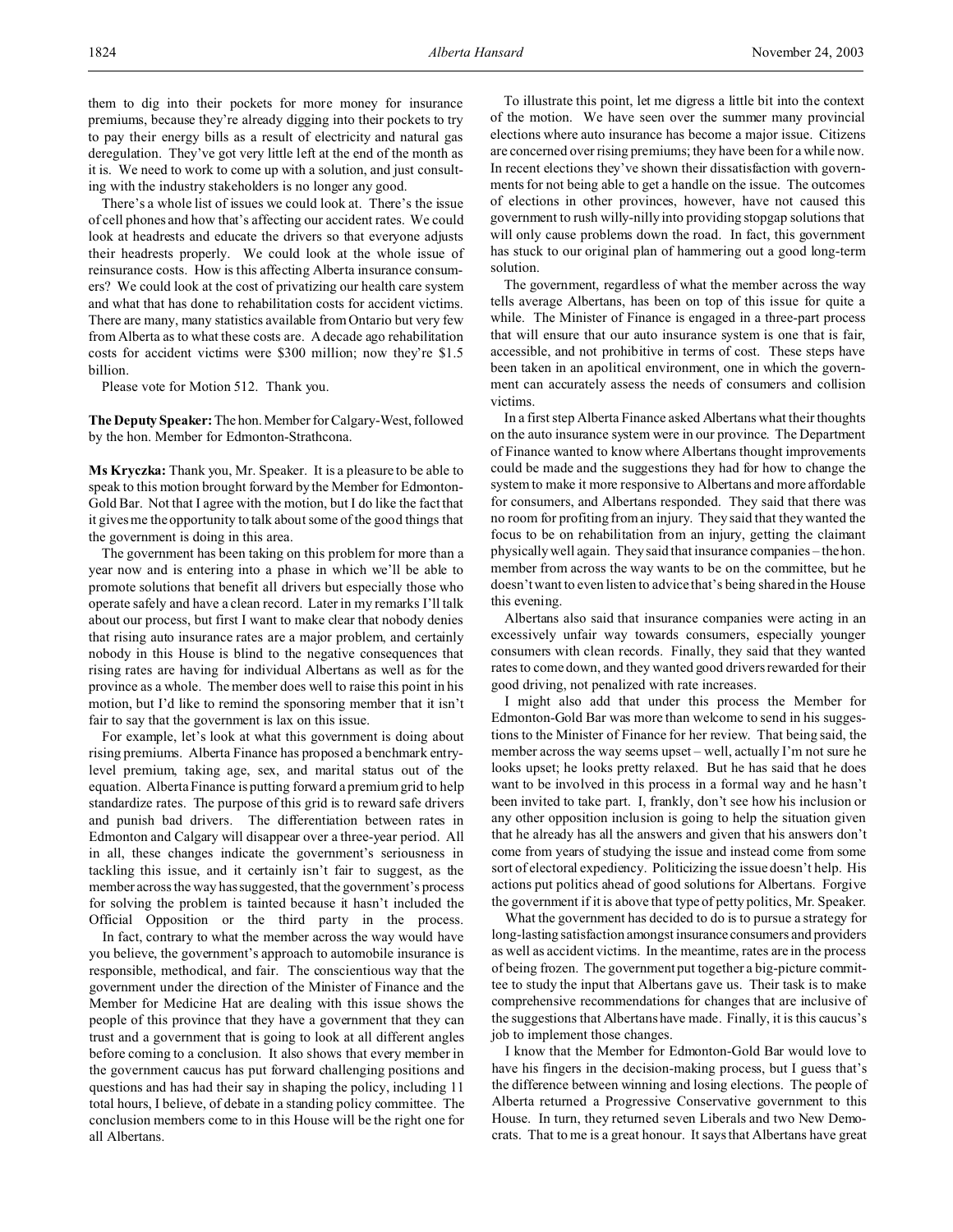### *8:50*

If you ask me, the government is doing it the right way. We've gone directly to Albertans through a fair and open consultation process and are using their suggestions to find a solution. This is especially satisfying for me, Mr. Speaker, because it always gets me when the opposition argues that the government operates in secret. This is their fallback when they don't have anything of substance to say. They haven't thought the problem out. You see, unlike our opposition, who whenever there's a problem, screams for government intervention, we'd much rather take positions that are well thought out, sensible, and mindful of the big picture. The opposition has given the easy, short-term solution, but any sensible person knows that the easy, short-term solution just causes long-term problems. So I'll reiterate it once again. This government will look out for the long-term benefit of Albertans, not short-term political interest.

As I said earlier, Mr. Speaker, the cost of insurance has angered a lot of Albertans. It has angered our caucus. Albertans have expressed discontent to us, and Canadians have expressed discontent to governments across this country. But what would anger Albertans more would be if we stopped our whole process to start a new one just to appease the Member for Edmonton-Gold Bar. I'm not willing to do that, so I will not support this motion. I urge all of my colleagues to do the same.

Thank you.

**The Deputy Speaker:** The hon. Member for Edmonton-Strathcona.

**Dr. Pannu:** Thank you, Mr. Speaker. I'd like to speak briefly to Motion 512, which is calling on this Assembly to

urge the government to strike an all-party committee to study the rising premium rates for automobile insurance, insurance companies handpicking clients, and increasing insurance claims in the province.

The motion, Mr. Speaker, is I think asking for the right thing insofar as it goes; that is, to call for an all-party committee which should hold public hearings and study the matter. It falls short because it doesn't really talk about public auto insurance as a clear alternative that must be studied and Albertans must be consulted on as part of the hearings that such a committee would hold. The public auto insurance alternative is a real choice that must be put before Albertans. They must be consulted on it. Three provinces over the last almost 40 years have implemented public auto insurance, and experience based on this long-term practice demonstrates without doubt that public auto insurance is the cheapest, the fairest way to provide auto insurance to all drivers regardless of region, gender, class, age, and so on and so forth.

Based on their careful study of the advantages of public insurance, the Consumers' Association of Canada came out earlier this summer clearly in favour of public auto insurance. On August 27 the New Democrat opposition called on the Alberta government to put this choice of auto insurance among other choices before Albertans. The best way, of course, to put this choice before Albertans is to hold public consultations, and there's no better vehicle to do that than the all-party committee that should be struck by this Legislature, representing this Legislature and going out to Albertans and seeking as broad-based an input from Albertans as we can possibly get.

I don't know what the problem with striking an all-party committee is. It would be most representative of this Assembly, and it would certainly be welcomed by Albertans. The experience that Albertans had in my six years in this House with one all-party committee that went around this province and held public hearings has been very, very good. They welcomed this all-party committee on justice, and this all-party committee on justice took that job very seriously.

All of us worked together in a very collaborative manner regardless of our party labels and came up with a report as a result of that extensive public hearing experience that I think we are finding very useful. The government is using it now to make changes in our justice system in order to make our justice system more accessible, more sensitive to the needs of Albertans who need to seek justice and need to use the court system and the justice system in order to have their matters addressed.

Based on that alone, I don't see why this Assembly in its wisdom should not in fact proceed with the establishment of an all-party committee on an issue as important as this one. Auto insurance affects everyone in this province. Whether we are a business, whether we are individuals, whether we are families, whether we are students, whether we are seniors: everyone is affected by this. The massive rate increases in the auto insurance premiums that Albertans have been burdened with over the past couple of years call for an effective action that will prove the test of time.

We know that auto insurance has proved the test of time in three other provinces. It is true that when each of the three other provinces brought in auto insurance, it was brought in by an NDP government. No doubt about this. That alone, just because it was brought in by an NDP government, is no reason to reject it out of hand when we have an opportunity in this province to consider that as a serious choice.

There is a convergence growing in this province. Recently I took the lead in calling for auto insurance in this province. Our Liberal colleagues joined with us in this call. I think that if we held public hearings now, it's very likely that many of my colleagues sitting on the other side would also join in with us on this side of the House, and hopefully Albertans would be able to get the best possible deal on auto insurance, which is public insurance, as a result of these hearings.

Public opinion surveys indicate that more than half of drivers in the public auto insurance provinces like that particular choice whereas in private auto insurance provinces 25 percent or less of the drivers like what they are offered. So, clearly, regardless of the province in which they live, regardless of the region they are part of, when Canadians are given choices, they make right decisions. Here, I think, not to have a broad-based public hearing process organized by an all-party committee would deprive Albertans from making such a choice if they so choose.

Mr. Speaker, you think my time is up. I think I made my point. I would like to take my seat. Thank you.

**The Deputy Speaker:** Actually, I'm interrupting the hon. Member for Edmonton-Strathcona because the time limit for consideration of this item of business on this day has concluded.

# *9:00*head: **Government Bills and Orders** head: **Second Reading**

### **Bill 47**

# **Tobacco Tax Amendment Act, 2003 (No. 2)**

**The Deputy Speaker:** The hon. Minister of Revenue.

**Mr. Melchin:** Thank you, Mr. Speaker. I am pleased to move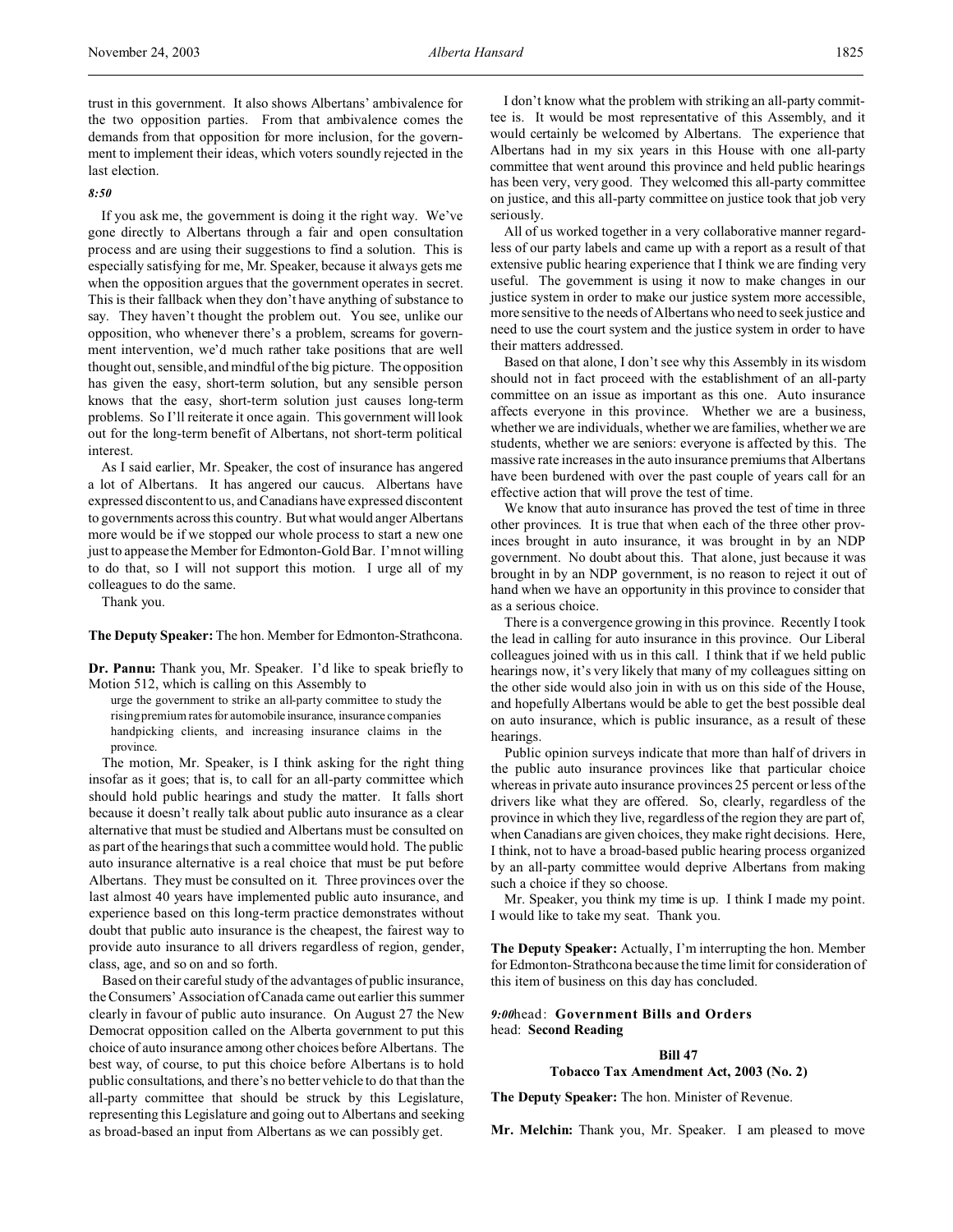second reading of Bill 47, the Tobacco Tax Amendment Act, 2003 (No. 2).

The amendments in this bill reduce the cigar tax rate from 183 percent of the taxable price to 95 percent of the taxable price with a minimum tax of 15 cents and a maximum tax of \$5 per cigar. The cigar rate even with this reduction still represents an increase from the 2002 levels. All tobacco taxes were increased in Budget 2002. While other provinces followed suit with cigarette and loose tobacco tax rate increases, they did not do the same with cigar taxes. This amendment will better align Alberta's cigar tax rate with those in neighbouring provinces and improve the competitiveness of Alberta retailers.

In addition to decreasing the cigar tax rate, we have also addressed some administrative concerns, including the changing of definitions of tobacco products to harmonize with other provinces. Included is a specific trust account for the collection of tobacco taxes as an alternative to surety, licensing of tear tape manufacturers to assist in guarding against counterfeit marking, and provisions to extend liability for tax collected to corporate representatives where they have drained their tax funds from business.

These administratives have all been discussed with the tobacco tax industry, and I urge all members to give their full support to Bill 47. Thank you, Mr. Speaker.

### [Two members rose]

**The Deputy Speaker:** The hon. Member for Edmonton-Riverview was first up.

**Mr. MacDonald:** A point of order, Mr. Speaker.

**The Deputy Speaker:** The hon. Member for Edmonton-Gold Bar then.

# **Point of Order Bills Containing Similar Provisions**

**Mr. MacDonald:** Thank you very much, Mr. Speaker. I'm rising under *Beauchesne* 319 and 321 in regard to *Beauchesne* 653. If you could clarify for me, please, I would be very grateful. I'm speaking in reference to Bill 33, the Insurance Amendment Act, 2003, which has been on the Order Paper for some time under the name of the hon. Member for Drayton Valley-Calmar, and also the bill introduced today, Bill 53, the Insurance Amendment Act, 2003 (No. 2).

I was discussing briefly these legislative initiatives in my remarks on Motion 512, and I thought I would have a look at them, and in light of *Beauchesne* 653, if it could be clarified for me, I would be very grateful as to what is the status of Bill 33 now that we have Bill 53 before the Assembly, because Bill 33 really is amendments to section 626 of the Insurance Act.

**The Deputy Speaker:** The chair is greatly perplexed by the question that is being asked and the continuous reference to a bill that is not in front of the Assembly. We have in the Assembly at this moment Bill 47, and you're talking about Bill 53.

**Mr. MacDonald:** Bills 53 and 33, Mr. Speaker. Yes.

**The Deputy Speaker:** Neither of those bills appears to be under debate at this moment, so perhaps if you wanted to raise a point, you might when those bills are called, but they're not called at this point. The debate is on the motion for second reading of Bill 47, the Tobacco Tax Amendment Act, 2003 (No. 2).

**Mr. MacDonald:** But, Mr. Speaker, I rose under *Beauchesne* 319, which states, "Any Member is entitled, even bound, to bring to the Speaker's immediate notice any instance of a breach of order." Also 321 would apply to this matter because after I was speaking during the debate on Motion 512, I thought I would have a closer look at bills 33 and 53. At some point in the future if I could have a clarification on this, I would be very grateful.

*Beauchesne's* 653 indicates that "if the bill has been given or refused a second reading, the other is not proceeded with if it contains substantially the same provisions." Now, Bill 33 contains many of the same provisions, all of the same provisions, as a matter of fact, that are in Bill 53, and that is the amendments to the current Insurance Act in section 626. If we could have a clarification of that, I would be grateful.

**The Deputy Speaker:** The hon. Deputy Government House Leader on these points of order that the hon. Member for Edmonton-Gold Bar has raised.

**Mr. Zwozdesky:** Well, on the purported point of order, Mr. Speaker, it's quite clear in 319 that a member is entitled at any time to bring to the Speaker's immediate attention any instance of a breach of order. However, there is no breach of order. We are simply debating Bill 47. If the hon. member does not recall, perhaps he should just be reminded that the government has at its prerogative to call whichever bill it wants in order to move that particular bill along, and right now we're trying to move along with the bill that has just been moved at second. If the member wishes to meet with me outside the Assembly and review that proceeding, I'd be happy to review that proceeding with him and bring him up to speed on it. Thank you.

**The Deputy Speaker:** Thank you. The two bills that the hon. Member for Edmonton-Gold Bar has referred to, 33 and 53, have not been decided at this stage. Neither of them has received approval at second reading, so I think that if you read more carefully on 653, it does say: where a decision has already been taken. A decision has not been taken on those two bills, which really doesn't relate, then, to what we're talking about now. The premise on which you're raising this question, which is presumably *Beauchesne*'s 653, talks about: the second one can't come on if the first one has had a decision taken on it. That may be very well true, but we have not as an Assembly made a decision on either of those bills. So that doesn't trigger. In addition to that, we're actually on Bill 47, so I think that in either case, hon. member, your point of order should await at least one of those two bills that you refer to as receiving second reading before the next one goes.

I did recognize the hon. Member for Edmonton-Riverview, who wishes to debate Bill 47.

# **Debate Continued**

**Dr. Taft:** Thank you, Mr. Speaker. That was a very interesting discussion we just witnessed.

So Bill 47. The minister has encouraged every member of this Assembly to support it. That's not going to happen. I hate to disappoint him, but I just find that this is a troubling bill.

Last night I found time to go to a movie with my family, and in the previews to the movie – in fact, the very first preview was paid for by this government. The entire screen was simply filled with the face of Barb Tarbox, Barb Tarbox speaking about the impact of tobacco on her life and on her death, and in those 30 or maybe 45 seconds she delivered a very, very powerful message paid for by this government, and I commend this government for doing that.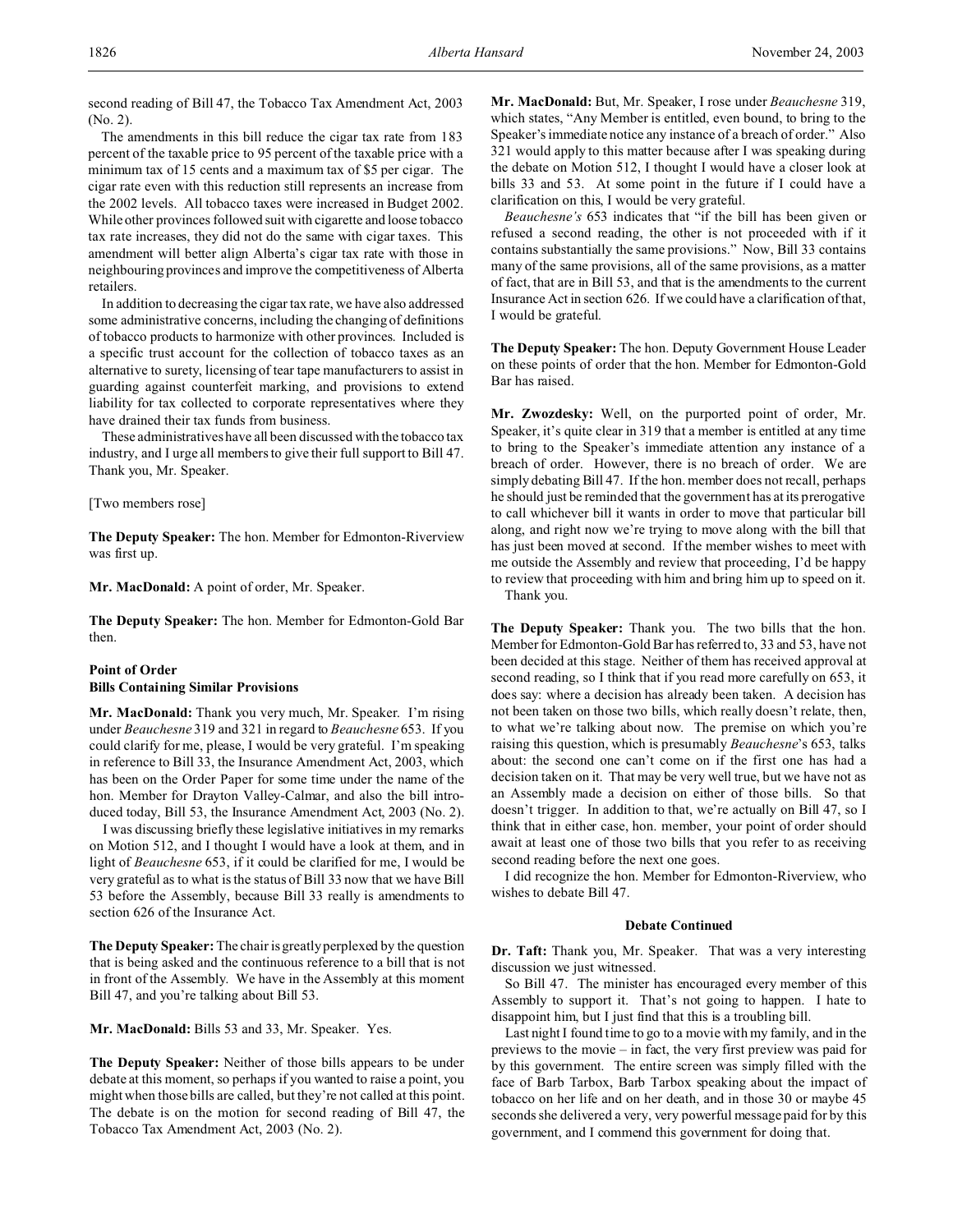So when I come to Bill 47, one of the first things I do is ask myself: what would Barb Tarbox do? We've all admired Barb Tarbox. In fact, I did a recognition for her husband and daughter last year just before she died, which I frankly struggled with because I found it so emotional. I think we need to remember that woman's message for all of us and for this government, and the irony that this government has paid for those messages to be broadcast all over and then brings forward a bill like this is amazing. What advice would she give? Well, it's pretty clear. She would tell us to vote this bill down.

# *9:10*

So with that as a sort of context for my comments, I have to tell you that I'm not going to be supporting this bill, and I hope a majority of members are equally strong on this. I suspect the minister himself, from the reports I hear, is a bit uneasy with this bill.

The kind of information that we're gleaning about this bill is that it is, in fact, a result of the efforts of a rather well-connected lobbying effort by a group called the Small Guys Tobacco Group, a classic kind of deceptive name, a name that conceals the fact that big tobacco was behind that lobbying. If it was an accurate name, it would be the big tobacco lobbying group, and big tobacco is exactly who's behind this bill. Big tobacco, operating under this misleading name of the Small Guys Tobacco Group, has hired a former executive assistant to I think, in fact, more than one cabinet minister here and has set that fellow to work. I guess from his point of view he's done his job well, but from the point of view of the people of Alberta, who in the long run are going to pay and pay and pay for this through their failing health and through their tax dollars going into the health care system, this is a shameful effort. Frankly, the lobbyists behind this should hang their heads in shame as well.

This government in the last budget actually took a far-sighted stance on tobacco taxes and raised them I think, as we all know, very significantly and raised them across the board on all tobacco products: cigarettes, loose tobacco, pipe tobacco, cigars. It was all covered there, and the effects were dramatic and they were immediate. As a result, within weeks we saw tobacco consumption in this province begin to decline dramatically, and that is of great benefit to everybody. It's of great benefit to the people who smoke and start to recover their health. It's of great benefit to the families and friends of those people who won't be faced with mourning and grieving their untimely deaths, and it's of great benefit to all Albertans who will be living in a healthier society.

So now we have an exemption brought forward for cigars, and it makes me wonder if this isn't the sort of foot in the door for a fullscale rollback or a much more substantial rollback of the tobacco tax program that was brought in last year. I mean, after all, if we can do it for the cigar industry, well, why not for the cigarette industry? Why not for all tobacco? If we're taking one step, are we going to see those amendment acts brought in next and see the great progress that was made in the last year entirely reversed? I certainly hope not.

This bill will cost the provincial government about \$8 million in lost revenue, \$8 million that we're giving up so that the cigar sellers of Alberta can have an easier time of it in selling their dangerous products to people and perhaps focusing specifically on children. Frankly, I've gone to many a gas station and seen small cigars deliberately marketed to children, and now we'll be able to market those more effectively and appeal to more children by lowering the price. This is, again I say, shameful. Eight million dollars that we're giving up in this could have instead funded, for example, 80 new long-term care beds, could have funded a whole raft – I couldn't count how many MRI procedures but certainly in the hundreds if not in the thousands. It could have offset a whole further anti-smoking campaign by this government, but oh, no, we'd rather have that \$8 million go to the cigar industry.

Why are we doing that? Well, the minister in introducing this bill mentioned the struggles of the cigar stores close to the Saskatchewan and B.C. boundaries. Well, frankly, my heart doesn't bleed at all for those particular stores.

### **Mr. Snelgrove:** They'll remember that.

**Dr. Taft:** I don't mind if they remember it. They're welcome to remember that. They'll know where I stand, and I hope you'll stand up and let them know where you stand as well.

But beyond that, I mean, the minister himself is on record here from just six or seven months ago, in fact, and I quote from the *Calgary Herald*. In reference to the small cigar stores near the Saskatchewan and B.C. borders he said, "We were concerned about whether we were really destroying this industry, but they don't seem to have been largely impacted." Again, I suspect that what this is really about is effective lobbying by big tobacco, and that, of course, raises an issue which I won't dwell on but I do need to mention, which is the desperate need in this province for an effective lobbyist registry.

Thirty percent of all cancer deaths in this province can be attributed to tobacco use. Thirty percent. We took a huge step forward in addressing that problem in this Assembly last spring. We're now backtracking, and we should be ashamed of this. Because of the step we took last spring, ultimately over 36,000 Albertans are expected to quit smoking because we made the obstacles to obtaining tobacco higher. We raised the price. We made it tougher for people to buy tobacco, especially for the people who are most likely to get hooked on tobacco, teenagers. So because of the step that this government took last spring, 36,000 Albertans are expected to quit smoking. Again I ask you: why are we backtracking on that?

So, Mr. Speaker, I think my comments are pretty clear. I think everybody here knows where I stand. I hope that the Small Guys Tobacco Group, which is a front for big tobacco, has the guts to contact me and try to lobby me and see what my reaction is. I hope that they have the guts to make public who's paying their bills. I'd love to know how much they paid the former executive assistant to the cabinet minister so that he could arrange the meetings with cabinet. I hope that they have the courage for that. I know where I stand. I have the courage to say: there's no damned way I'm voting for this bill.

Thanks.

### **The Deputy Speaker:** The hon. Member for Edmonton-Strathcona.

**Dr. Pannu:** Thank you, Mr. Speaker. I'd like to speak to Bill 47, the Tobacco Tax Amendment Act, 2003 (No. 2). As I read through this bill, I noticed that the government is proposing by way of this bill to reduce the tax it would collect on users of tobacco albeit in the form of cigars.

I was somewhat spooked. We know that tobacco is a harmful substance. We know that its use can be discouraged through education, through taxation, and through counseling for people who are addicted to it. We know that it has serious health consequences. We know that users of tobacco face severe, almost lifelong health problems, and we know that the health system has to bear the costs of this entirely avoidable set of illnesses or diseases or disabilities that results from chronic smoking of tobacco products including cigars.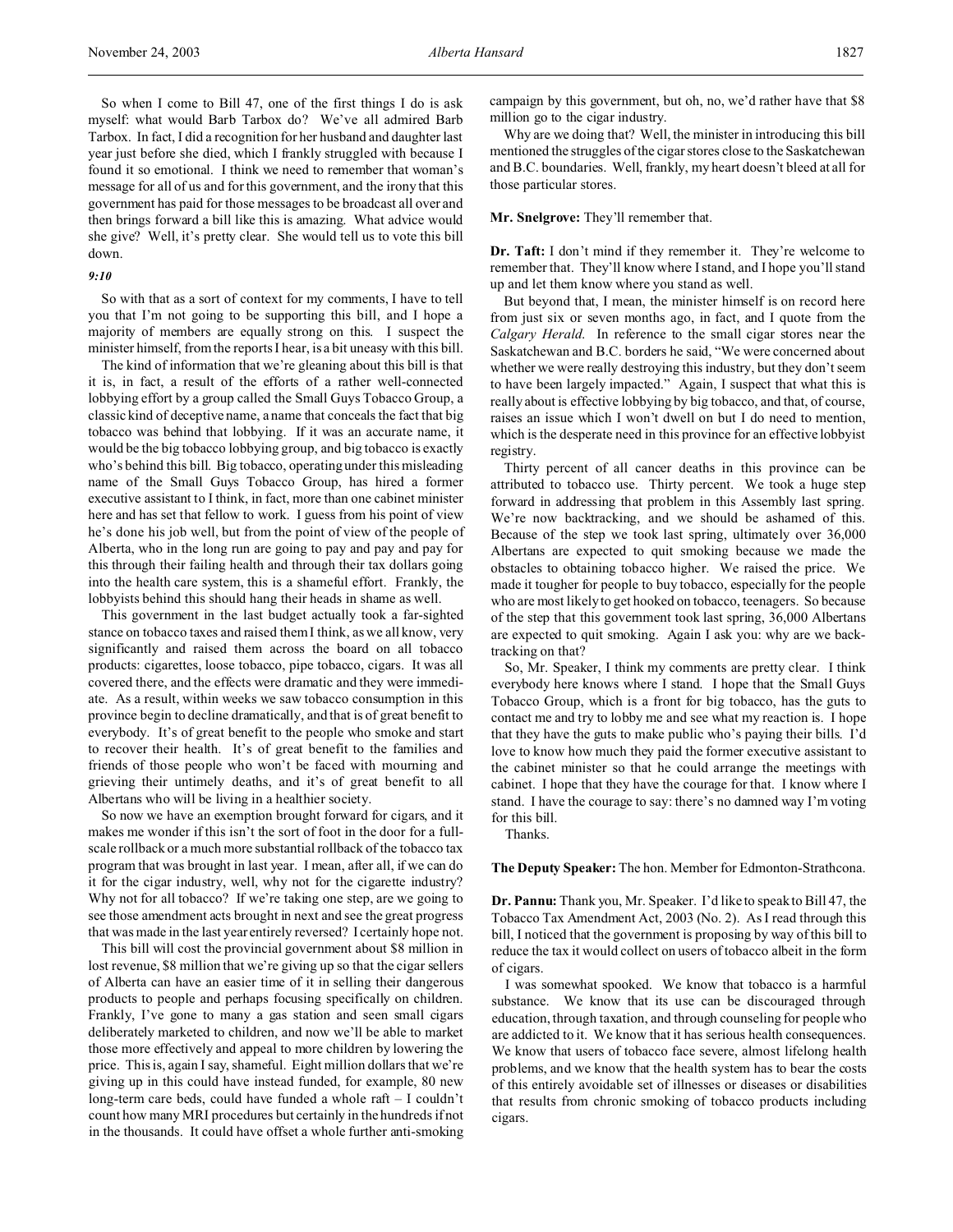## *9:20*

It was I guess driven by that knowledge about the relationship between smoking of tobacco and the illnesses that it produces not only in the users, the smokers of tobacco, but also those who sit next to the smokers – the secondhand smoke produces its own victims – so the government I thought did the right thing when last year it decided to increase tobacco taxes as one means of sending out a clear signal to everybody in this province that it's a product that should not be used and those who will use it will find it a very costly habit for themselves. Because of the social costs of the illnesses and disabilities that it produces, I think it entirely appropriate to use taxation as a means of discouraging, if not punishing, those who hurt themselves when they smoke and hurt others who sit next to them when they smoke.

So when this amendment to Bill 41 returned to the House with proposed rollbacks in the application of those tax hikes, thereby making exemptions in the case of smokers of cigars, I was frankly quite surprised. Eight million dollars in lost revenues is a large sum: \$8 million is \$8 million. We could find lots of uses for that revenue, and in addition we would of course benefit as a province, as communities, as individuals if we maintained the originally legislated rate of tax on cigars because it will certainly help reduce illnesses that are induced or caused by use of tobacco.

That's how people get tongue cancer and throat cancer: from smoking cigars, Mr. Speaker. Everyone who gets unfortunately stricken by this terrible disease because they smoke or smoked then has to end up in the hospital for treatment. Costs go up there. So we are losing \$8 million, if this bill passes, in revenues that are badly needed that you could use in education, health, seniors, the homeless, you name it. And on the other hand, we'll also be losing because the cost of providing health care for those who get these unnecessary, altogether preventable illnesses that result from smoking is another cost. So when you add up the costs both in terms of forgone revenues as proposed in this bill and the increased costs that are related to illness and health and hospital use and use of medical facilities, the costs are quite a bit higher than the \$8 million that are directly lost.

I cannot see the logic behind this other than to argue that a few stores near the borders of this province, east and west, need to be saved before lives in this province can be saved, before health care dollars can be saved, and before revenues that are generated by it can be used to save young lives by giving young children nutrition or early childhood education or providing them with good day care facilities. There are all kinds of good causes, good places where the public revenues that are properly generated both to prevent illness and to protect those who otherwise wouldn't have stopped smoking can be used.

So in light of these arguments, I fail to see any compelling reason why Albertans who have a preference for cigars as distinct from cigarettes should be offered very preferential treatment and an exception to the general logic and its operation which lie behind the increase in tobacco taxes and cigarette taxes and cigar taxes, those increases that were introduced last year. Because of that, Mr. Speaker, I will find it absolutely necessary to oppose this very unreasonable bill, Bill 47.

Thank you.

**The Deputy Speaker:** The hon. Member for Edmonton-Centre.

**Ms Blakeman:** Thanks, Mr. Speaker. As a fairly recently reformed smoker I'm having to make sure that I don't become one of those nonsmokers who is more antismoking than the nonsmokers ever were. I don't think I'm doing that.

A couple of things come to mind to me around this whole issue on what's being brought forward in this bill. First, my interest that we're in fact really just passing a bill that's far after the fact because it appears that the tax reduction has already been granted and came into effect on the 1st of August. So here we are on November 24 actually getting around to the legislation on that. Well, it's always interesting being in the Legislative Assembly in Alberta. Here we are to ratify, in fact, what's already come into effect some time before.

It strikes me around this whole issue of trying to discourage people from smoking that politicians at various levels of government are trying to put restrictions in place to encourage people to stop. As a matter of fact, I heard the federal Minister of Health talking on the radio this afternoon. She was questioned about why politicians couldn't just make it all illegal, just make smoking illegal. That would be it. Her response was that in fact there was a lack of political will. I think we're seeing that reflected here.

We've certainly seen that struggle played out in my own city of Edmonton, where we had city council go back and forth on a nosmoking bylaw that ended up banning children rather than banning smoking, because anyplace where smoking was allowed, then children were banned. We seem to have come to grips with that for the most part, and there is a total ban on smoking in public buildings, I think, and in restaurants and bars that is coming into effect, phased in.

But it does seem to be really difficult for politicians to take this strong stand. I appreciate the comments – actually, declarations is probably a better description – of my colleague the Member for Edmonton-Riverview because he felt strongly enough on this to come out swinging and put his statements on the record and challenge anyone that wanted to try and lobby him otherwise to get in touch with him. This is a matter of political will.

So we have a decision that was made. It was supported by government at the time. Then they were subjected to very clever marketing – very clever marketing – because what we had was cigar smokers presented as charming and kind of roguish and the small guys, not connected to big business, not connected to anything sort of large or scary, no. The group is called – let me find them here – the Small Guys Tobacco Group. Very clever marketing to make people think that they were, you know, harmless and just kind of a couple of guys, a bunch of guys, couldn't really scare anybody, not going to amount to much of a lobby group, but boy were they ever effective because against the wishes of the Revenue minister they managed to get this through the government caucus. That's pretty darn good marketing. They were very effective, and they managed to turn themselves into exactly the opposite of what they were. They're not roguish, they're not charming, and they're certainly not representing small guys. They're representing a multibillion dollar industry. Very clever marketing.

### *9:30*

So this is about political will. This is about the legislators that come to this Assembly every day going: "Okay; we look at all the studies. You can look at the insurance actuarial tables. You can look at the cost that we now know it costs the health care system. You can talk to educators. You can look at the legacy that Barb Tarbox left us and say that this is definitely what we should do. We should do everything in our power to discourage people from smoking." In fact, what happens here? A small move is made by the government during the budget in 2002, and a year later they're backing off on it in response to a very clever marketing campaign and saying: well, okay; we're going to let these guys have what they're lobbying for.

A couple of people have already raised the issue of the \$8 million in forgone revenue, and that, of course, is always an interest of mine. I'm wondering if the Revenue minister has been able, as he's certainly had the time, to do the cost analysis, to do a measurement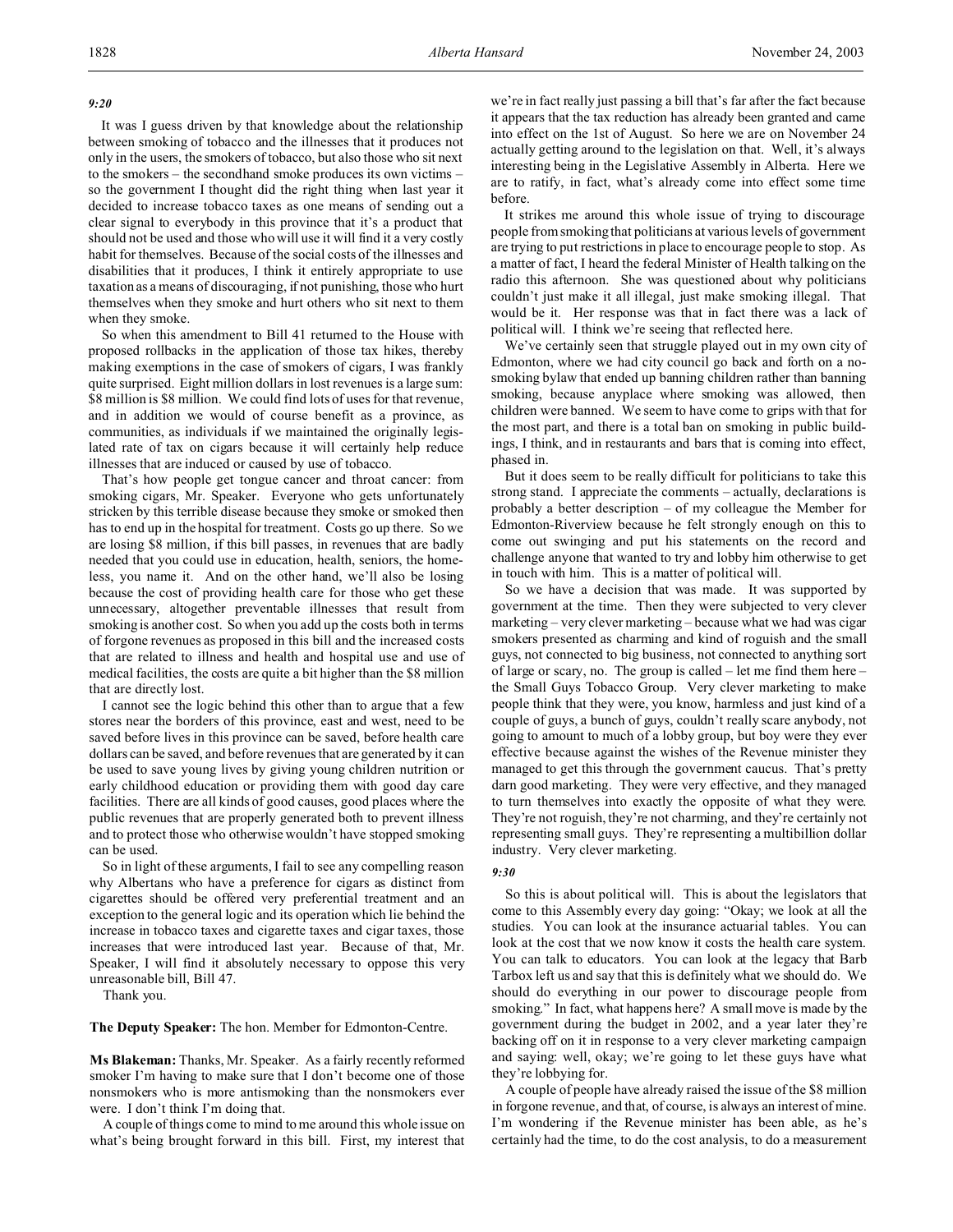of whether we got value for our money on that \$8 million. What exactly is it that that \$8 million would have done had he had it, and what's the value of it if he's going to forgo it? What is he expecting out there? What's the performance measurement on this? How much tax are these Small Guys going to generate as small businesspeople that's going to come back into the government coffers? What kind of financial analysis has been done on this that we can now look at?

Perhaps we'd like to come back on this a year from now and review what the Revenue minister has been able to come up with and present his argument and go: "You know what? We looked at this, and we didn't get our money's worth out of that \$8 million of forgone revenue. This wasn't a good decision to make, and we should reverse it and go for a policy with some vigour, with some vigilance, with some commitment." But all we stand for provincially around tobacco use legislation is prevarication and a huge susceptibility to lobbying, and whether that's a Wednesday night host night or whether it's some other lobbying venture that has not been made public, certainly these Small Guys were successful. I just think it's interesting to see how all the wheels go round in this government and who manages to talk them out of things and who manages to be successful. In this case, they sure crumbled fast in front of the Small Guys lobbying group, and they folded very fast in front of that lobbying effort.

So a disappointment. I think others have spoken certainly more forcefully than I, and I'm sure others will continue to. I just wanted to get those observations on the record around the political will. I think that, overall, tobacco use reduction is about removing that band-aid. Are you going to take it off fast, or are you going to take if off slowly, ripping every little hair off your arm with excruciating slowness as you go? It seems that the government is opting for the slower and far more excruciating version of doing this. Personally, I'd recommend that you just take that band-aid and rip that sucker off and get some very strong leadership. How about we get some real leadership from this government on tobacco use and on reduction of tobacco use? There would be something that I could admire in this government if they could take leadership on that one. But, no. We're going to have this very slow, very painful, and for some people deathly slow response to reducing tobacco use in the province.

Thank you very much, Mr. Speaker.

### **The Deputy Speaker:** The hon. minister to conclude debate?

[The voice vote indicated that the motion for second reading carried]

[Several members rose calling for a division. The division bell was rung at 9:36 p.m.]

[Ten minutes having elapsed, the Assembly divided]

[The Deputy Speaker in the chair]

| For the motion: |           |            |
|-----------------|-----------|------------|
| Cao             | Jonson    | Renner     |
| Cardinal        | Kryczka   | Smith      |
| Coutts          | Lord      | Snelgrove  |
| Danyluk         | Lukaszuk  | Stelmach   |
| Ducharme        | Maskell   | Strang     |
| Friedel         | Masyk     | Tarchuk    |
| Fritz           | McFarland | VanderBurg |
| Graham          | Melchin   | Vandermeer |
| Graydon         | Ouellette | Yankowsky  |
| Jacobs          | Pham      | Zwozdesky  |
|                 |           |            |

Blakeman Pannu Taft MacDonald Totals:  $For -30$  Against  $-4$ 

[Motion carried; Bill 47 read a second time]

## head: **Government Bills and Orders** head: **Committee of the Whole**

[Mr. Tannas in the chair]

Against the motion:

**The Chair:** I'd call the Committee of the Whole to order.

# **Bill 47 Tobacco Tax Amendment Act, 2003 (No. 2)**

**The Chair:** Are there any comments, questions, or amendments to be offered with respect to this bill? The hon. Minister of Revenue.

**Mr. Melchin:** Mr. Chairman, thank you. It's been a long time since we've had an opportunity to talk about Bill 47, the Tobacco Tax Amendment Act, 2003 (No. 2). I hope all members can remember the topic of the discussion.

I just wanted to clarify. There are some things with respect to cigar tax versus cigarette, loose tobacco, raw leaf, and the like that are quite different in our calculation. It always has been different. Cigars are the only ones that are taxed as a percentage of the price, not as a flat calculation. Cigarettes are amount per cigarette. Regardless of price, the tax component is a specific amount per carton, per cigarette. Same with loose tobacco: it's per gram; it's a weight. The tax is a component of the weight and, therefore, the same with cigarettes. With cigars it's unrelated to weight and content, and it's a percentage of the price.

### *9:50*

What you do find is that when we put up the cigar tax rates, we put them up the same as we did cigarettes, but that ignored – and I would say, by mistake – the formula, that they were different. Cigars have always captured an increase with inflation and so forth, so through the years when there's been no escalation in cigarette taxes, cigar taxes continued to escalate as the price of cigars went up. Right now, by reducing it to just 95 percent – I mean, at 95 percent close to half the cost of a cigar is still a tax component. That's close to what cigarettes are now: \$32 per carton is the tax component in Alberta. As such, that will equate to less than half the cost of a carton of cigarettes. So you find the tax component for the product is now actually a closer and fairer comparison. That's why we considered it regardless of who lobbied or what was said or whatever.

The other component that is good to know is that we do try to keep within a range of taxes of all the other provinces for a lot of issues, smuggling being one of the biggest problems you have, actually, in this industry. You look at the cigar rates: B.C. is at 77 percent, Alberta is now going to be at 95 percent, Saskatchewan is at 95 percent, Manitoba is at 60 percent, Ontario is at 56 percent, and they may increase theirs in the near future. We still are at the highest end for cigar taxes of all the provinces in this country.

We are not backing off. This is in no way backing off the commitment to the substantial increases in taxes on tobacco products. They were designed to help reduce the consumption of tobacco, and they have proven to be just that. We changed the rate to ensure that we had a better, fairer comparison of tax content on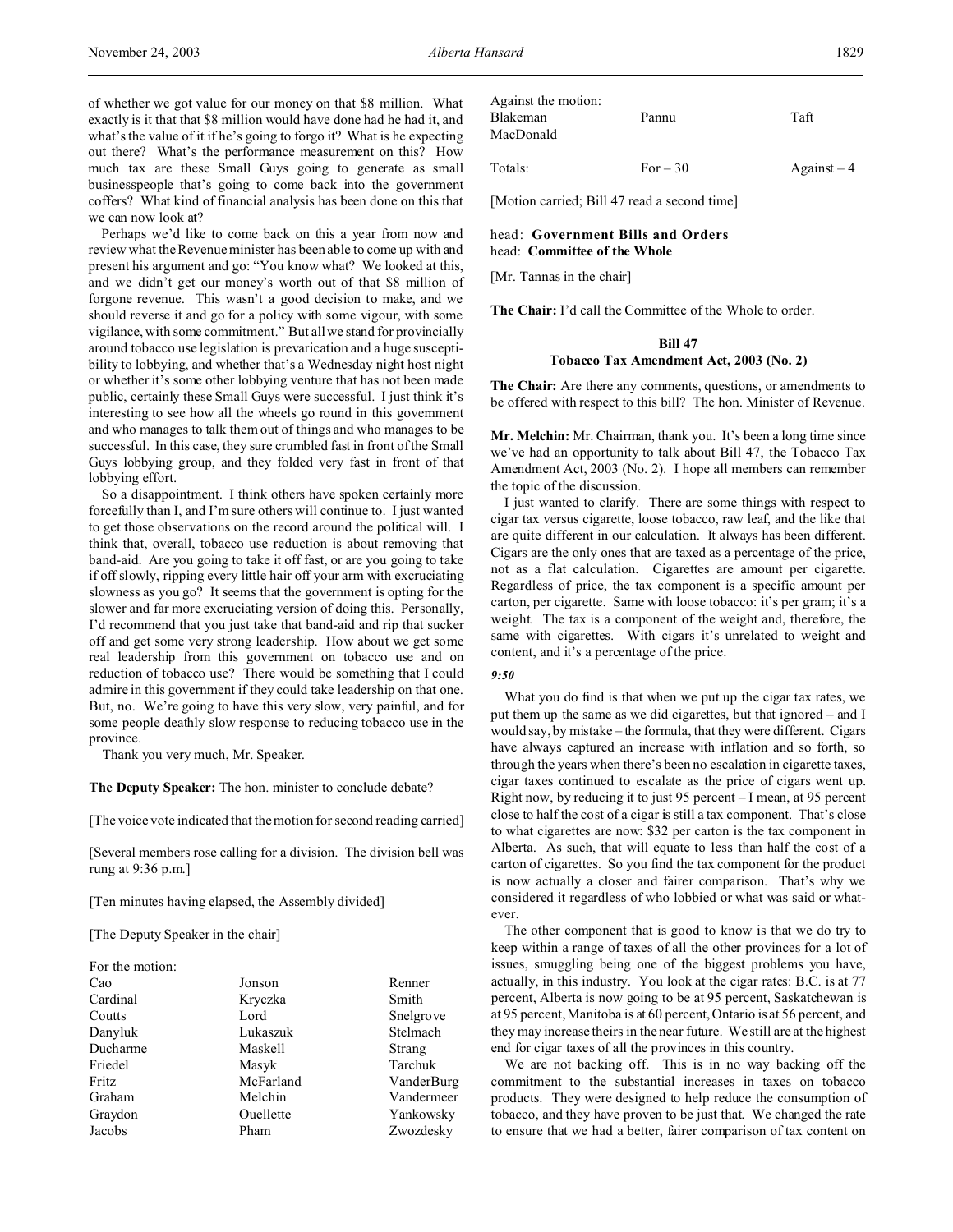cigars to cigarettes and to ensure that there would be some comparability to the provinces around us to help reduce smuggling problems between borders.

Thank you, Mr. Chairman.

**The Chair:** The hon. Member for Edmonton-Gold Bar.

**Mr. MacDonald:** Thank you very much, Mr. Chairman. I didn't get an opportunity at second reading to participate in the debate on the Tobacco Tax Amendment Act, and I welcome the opportunity now to participate. As one sits here and reflects on this significant reduction in taxes on cigars, one could certainly come to the conclusion – and it's odd that a person could come to this conclusion in light of the stubborn, persistent, reluctant acceptance by this government of public insurance similar to what B.C. has. They say that it's socialist. I even heard some of them say that it was communist. Well, this legislation looks to me like this provincial government is pro Castro. That certainly astonishes me after how reluctant they are to accept a public insurance plan. Never mind that we own our own bank here or that we have gas and electricity provided to rural Albertans on a cost recovery basis.

But this bill is not about electricity or natural gas; it's about the price of cigars. Certainly, for some of the generators of electricity in this province, it wouldn't cost them any sleep if they were to pay a lot more for their cigars.

Certainly, this bill amends the existing act to reflect a reduction in the cigar tax rate. This tax reduction already came into effect as of August, this summer. All tobacco taxes were increased in the budget of 2002 and the new rate – the hon. minister is correct – still represents an increase in cigar taxes over the 2002 levels.

Now, this bill amends the existing act. We talk about having an amendment that will more closely align the rate with surrounding provinces, that the new rate in no way represents a backing off on the commitment of this government's high tax strategy to discourage tobacco use. Just the other day we gave significant tax reductions to small and medium-sized businesses and also big businesses. So perhaps those big businesses, if they need a refrigerator with a few cigars in it to entertain after a long day's work, could just take that huge corporate tax break they got and pay for their cigars that way.

**Dr. Taft:** They couldn't afford the power for the refrigerator.

**Mr. MacDonald:** That's a good point that the hon. Member for Edmonton-Riverview brings up, that perhaps they couldn't afford a refrigerated case for their expensive cigars because of the cost of electricity. That's a very good point, hon. member.

When we raise tobacco taxes, many things happen, including the hon. Member for Edmonton-Centre, who has become a nonsmoker after . . .

# **Ms Blakeman:** Thirty-two years.

**Mr. MacDonald:** After 32 years. I know it's a very difficult thing to do, to quit smoking.

High prices reduce consumption, there's no doubt about that, Mr. Chairman. Taxes on cigars in the budget of 2002 certainly were increased from 80 percent to 183 percent of the retailer's cost plus markup and the minimum tax per cigar from \$2.50 to \$8. Due to the fact that higher tobacco taxes increase the incentive potentially to smuggle, I'm under the understanding that the government tightened its legislation and committed an additional \$3 million for enforcement. I didn't know that cigar smuggling was a problem, but I can accept that.

At the time of the original tax increases this government reasoned that studies proved that increased tobacco taxes encourage Albertans, especially young Albertans, to quit smoking or to never take up the habit. The hon. Member for Edmonton-Riverview reminded us of the last months of the late Barb Tarbox's life and her commitment to encourage as many junior high students in this province and, in fact, across the country to never, ever take up tobacco use.

The government's line now is that they are still committed to a high tax strategy to discourage tobacco use but that Alberta needs to align its tax rate with that of surrounding provinces. A person can go to B.C. or Saskatchewan and get a cigar for about half the price in Alberta. On the record the tax cut is intended to boost cigar retailers situated near Alberta's borders and at airports. Off the record, however, everyone, including this member – and that's why I cannot support this legislation – believes that the government's flip-flop is due to a well-organized lobbying effort by a small but vocal lobby group called the Small Guys Tobacco Group.

If we had a lobbyist registry in this province, which, again, the hon. Member for Edmonton-Riverview and the hon. Member for Edmonton-Centre are enthusiastic about, it could be alphabetically listed, and Small Guys, of course, would be about two-thirds of the way down the list. It would be a good idea, and I would encourage all members of this Assembly to support a lobbyist registry in this province.

A lot has happened after this lobby group caught on fire, so to speak. In March the government refused to roll back the tax, so we had a letter-writing campaign from this lobbyist group. Lo and behold, in July the Tory caucus – I hope it wasn't over cognac and cigars somewhere like the Royal Glenora – changed its mind, and the tax reduction has been in effect.

#### *10:00*

**Ms Blakeman:** At the Mayfair.

**Mr. MacDonald:** Not at the Mayfair. No. Golf costs too much there.

But the Small Guys Tobacco Group was successful, and here we are with this reduction in price.

Mr. Chairman, studies prove that increased tobacco taxes encourage people, especially the young, to quit smoking or, as we said earlier, never start at all. This is straight out of the government's public relations campaigns.

This backtracking of the 2002 tobacco tax increase undermines the government's commitment to a tobacco reduction strategy. There's no good reason for the tobacco tax cut. Firstly, the tax rate as it currently stands has not affected cigar smokers that greatly. Since 2002 cigarette sales have fallen by 24 percent in this province. In comparison, cigar sales have only fallen by a meagre 3.6 percent. Clearly, cigar smokers are not overly burdened by the current tax rate. Secondly, the province is set to lose around \$8 million from this cigar tax reduction. Last year the government raised over \$618 million from tobacco tax revenue. That was almost double what tobacco tax revenue brought in the year before.

While \$8 million may seem like a drop in the tax revenue ocean, it would certainly, as other people have suggested, mean a new MRI machine. We could have used that money to reduce class sizes. We could hire a significant number of nonsmoking teachers for that amount of money. There are a lot of purposes for this money. It could be used also to fund long-term care beds. Maybe we wouldn't have had to put a 42 percent increase on long-term care beds in the middle of the summer. It could fund over 30 hospital beds for an entire year. AADAC, the government agency that does a very good job of fighting drug and alcohol addictions, could use the money to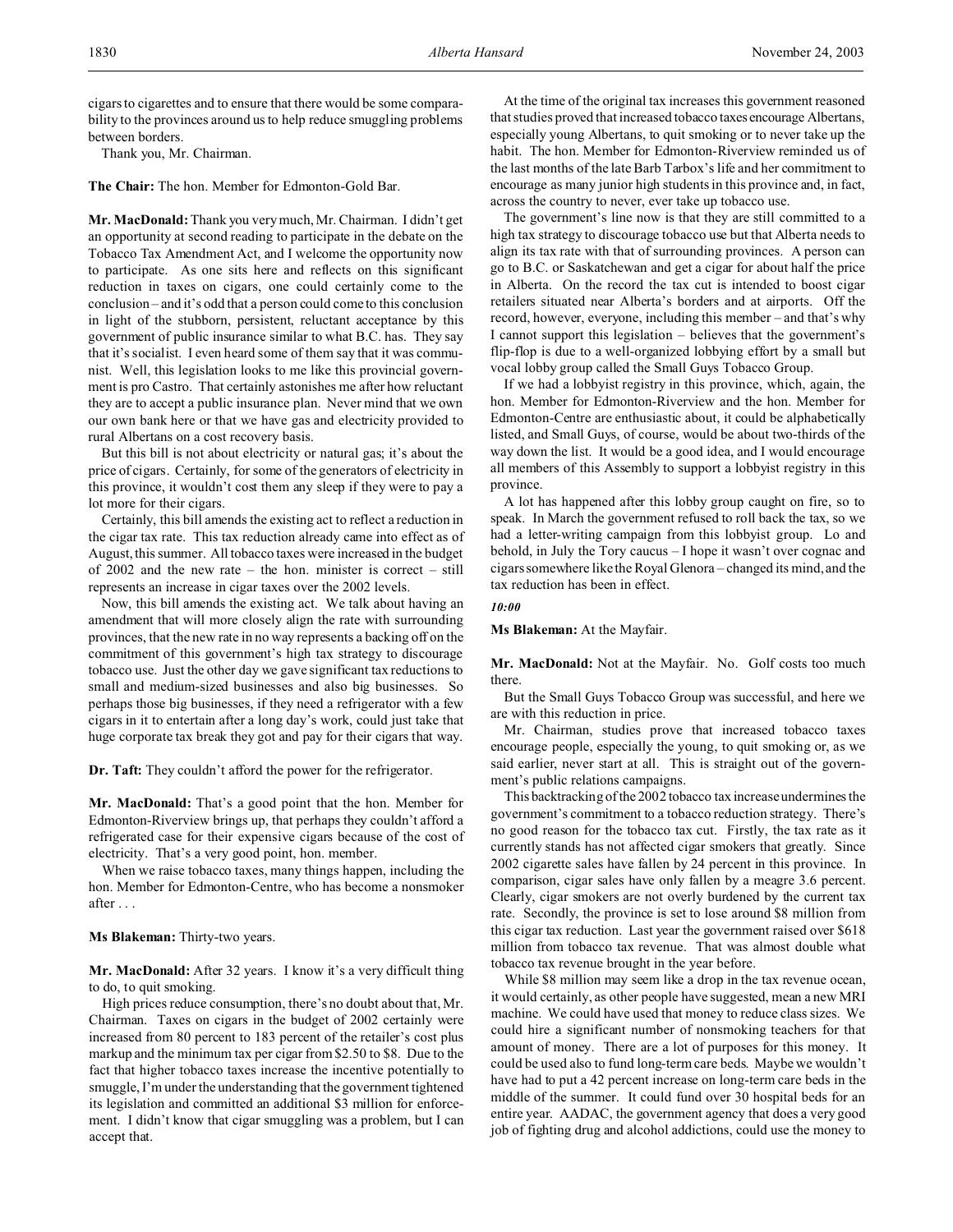defray the costs of its over \$10 million antismoking initiative. There are many, many uses for this money.

Another reason – and I'm going to get into this in a little bit more detail; we sort of discussed it earlier, Mr. Chairman. The government states that they must align Alberta's cigar tax rate with that of our provincial neighbours. This is because they fear the current tax is hurting tobacco retail businesses on the border and in the airports. However, in early March 2003, as I understand it, the hon. Minister of Revenue said that cabinet examined whether the policy was hurting small businesses and found that no one was in grave danger of having to close their shop. In a March 2003 article from a Calgary paper the hon. minister stated: "We were concerned about whether we are really destroying this industry, but they don't seem to have been largely impacted."

In summary, at this time in committee, Mr. Chairman, I would urge all hon. members to reconsider their vote at second because this bill sends a very bad signal that the government is not serious about its tobacco reduction strategy. Cigars should not receive special treatment. They are just as harmful to people's health as cigarettes and loose tobacco. Furthermore, this policy flip-flop is completely unnecessary. I know that there are people in here that are probably anxious to stand up and debate and say: well, George Burns smoked cigars, and he lived a very, very long time. I think I might stand corrected, but he enjoyed a century. All tobacco use reduces our life expectancy. There's the odd exception, but it's an odd exception, Mr. Chairman.

The 2002 tobacco tax increases did not cause a significant drop in cigar smoking. Cigar smokers can afford to keep smoking. Also, small tobacco retailers, again, were not significantly harmed. And we have many, many places across this province that could use this \$8 million in lost revenue.

With that, Mr. Chairman, I will conclude my remarks on this bill at this time. I would urge all members to have a second look at this and recognize that this is not in the interests of the majority of Albertans in this province at this time.

Thank you, Mr. Chairman.

**The Chair:** The hon. Member for Calgary-Currie.

**Mr. Lord:** Thank you, Mr. Chairman. I'd also like to make a few comments on this bill and ask a question of the minister, if I might, that he may be able to answer. I have heard a lot of debate about smoking over the years, and in fact I've done quite a bit of research on it out of curiosity more than anything else. Suffice it to say that I don't smoke, myself, but I do have to say that I think much of the debate on this issue is overstated at best and especially by our opposition here. Epidemiological studies are much less conclusive and compelling than are generally believed on this subject, and while I don't exactly use the term junk science, frankly there are similarities between the debate on smoking and the so-called toxic mold debate.

Having said that, I do have a question of the minister. I don't want to get into this whole issue tonight, but I have a very persistent constituent who is really upset at what happened to the price of pipe tobacco when all of this first occurred last year. Apparently the price of pipe tobacco nearly tripled, according to him, and while pipe tobacco and pipe smoking is not something that may affect a lot of people, a lot of Albertans, those who do smoke a pipe are very loyal and eloquent and persistent in their pursuit of that particular vice. They want to know why cigar smokers are getting a break but not pipe smokers, and I'm wondering if perhaps a future amendment or some other thing might be done to address the concerns of pipe smokers and pipe tobacco.

Thank you.

**The Chair:** The hon. Minister of Revenue.

**Mr. Melchin:** Thank you, Mr. Chairman. There are no changes in rates with respect to loose tobacco, pipe tobacco, or otherwise. It is all priced the same, whether it's loose tobacco, raw leaf, or otherwise, at \$32 per 200 grams. The price of the product is by weight content.

Clearly, some will object. The prices have gone up substantially because of substantial increases in taxes, but that was the specific design of the tax increase.

[The clauses of Bill 47 agreed to]

[Title and preamble agreed to]

**The Chair:** Shall the bill be reported? Are you agreed?

**Some Hon. Members:** Agreed.

**The Chair:** Opposed?

**Some Hon. Members:** No.

**The Chair:** Carried.

# *10:10* **Bill 49 Public Lands Amendment Act, 2003**

**The Chair:** Are there any comments, questions, or amendments to be offered with respect to this bill? The hon. Member for Bonnyville-Cold Lake.

**Mr. Ducharme:** Thank you, Mr. Chairman. Today I'd like to speak to the major amendments that are being proposed under the Public Lands Amendment Act, 2003. As well, later on I will address any issues that were brought up in second reading debate. I just want to take this opportunity to briefly go over some of the major points about this piece of legislation.

Mr. Chairman, the intent of this bill is to strengthen and clarify the government's role as the land manager of public lands. The changes in this piece of legislation will allow our government to deal swiftly and effectively with instances of noncompliance on public lands and respond to increased demand within the agricultural industry to allow some bison grazing on public land. Going through this piece of legislation, you will see that the first set of amendments deals with unauthorized use of closed roads or trailways on public lands. Section 54.01 deals with some of the offences that will now be clearly stated in the legislation as being unlawful. For instance, it clearly outlines that a person who travels on a closed road, destroys signage, or blocks access to a legitimate licence holder is guilty of an offence.

In order to understand where this is coming from, I must provide some background. There are presently no provisions in the Public Lands Act or its regulations that provide a quick or efficient remedy to prevent persons from traveling or being on a closed road. The only option that we have right now is to use a ministerial order and, if necessary, a subsequent court order. But now that it is clearly outlined as an offence, we can deal with these infractions efficiently and safely.

For instance, in the amendments under Bill 49 the steps for dealing with a blockade of a licence of occupation could be as follows: the amendment makes it clear that a police officer, upon knowing that there is a blockade, has clear authority to step in at the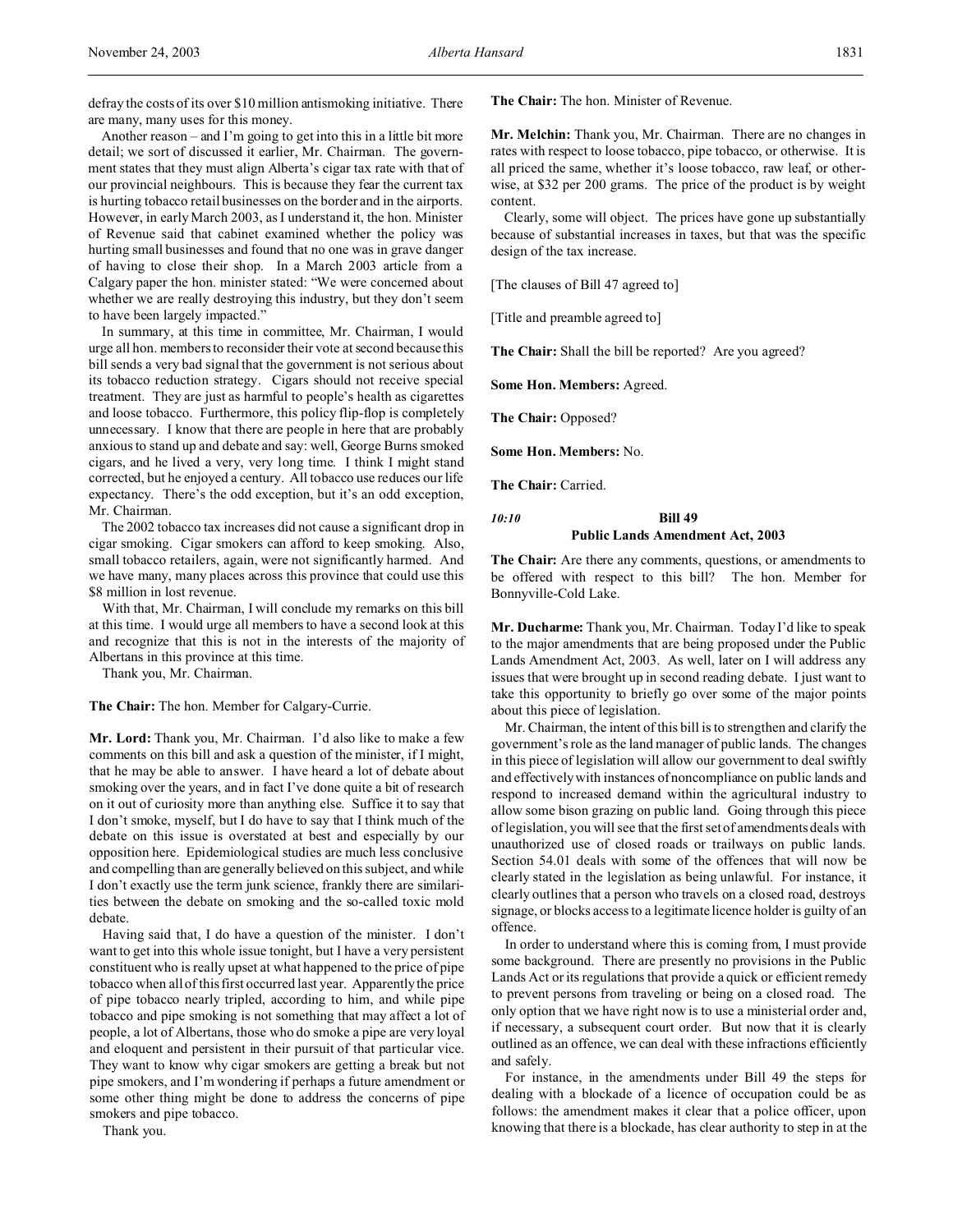outset and post a notice requiring removal of the blockade. Also, the police officer has immediate authority to step in and seize property to remove the blockade and to arrest people if there is noncompliance with the posted order. At the end of the day what Bill 49 does is to provide clarity around the issue and provide the police and the courts clear direction.

Also, under section 54.01(4) we have the amendment that deals with the unlawfulness surrounding access fees. It will strictly prohibit requesting or making payment of money or other goods in exchange for access to public lands unless the person requesting or receiving the payment is the holder of the disposition or authorization under the Public Lands Act and is entitled at law to request to receive payment for that purpose.

The hon. Member for Edmonton-Ellerslie indicated in second reading debate that she agreed with the access issues on the bill. In fact, she agreed that being able to manage our public lands and regulating misuse was a long-outstanding issue that needed to be dealt with. I'm glad to see that the hon. member understands the challenge that our government has in managing a hundred million acres of public lands. Unfortunately, there seems to be a level of nonunderstanding on some key aspects of the bill that deal with barricades and our ability to enforce the law. For some reason the member seems to be under the impression that this legislation will in some strange way incite violence, that it will in fact escalate disagreement between some aboriginal groups and contractors in northern Alberta.

To be honest, Mr. Chairman, this type of misrepresentation of the facts is not only misleading to Albertans but also quite irresponsible. The intent of this legislation is to be able to deal respectfully and legally with unlawful activities on our public land. It is not directed at any one group or individual, and to say that it is creating problems with our First Nations groups and contractors is completely inaccurate. We know that we have had conflict situations in the past. This act is intended to reduce conflict. I think that Albertans expect that government should take action on illegal activities in a safe and effective way.

Now, another point that the hon. member makes concerns the whole issue of access fees and barricades, which has gained quite a bit of media attention during the past year. I would like to respond to the member's questions about how the issue is tied into the changes that are being proposed in the Public Lands Amendment Act. These amendments will deal with a number of issues that are occurring on our public lands, which may include unlawfully blocking access or accepting or making payments for access where there is no legal obligation to do so. However, it also will strengthen our ability to deal with a number of long-standing issues that are occurring in our public lands. This piece of legislation does not place new restrictions on access. The department has had longstanding concerns that we needed greater clarity in our Public Lands Act to better deal with a range of issues from wildlife management to industrial access to streambed reclamation.

Now, the other question that the Member for Edmonton-Ellerslie brought up concerned the status of the consultation on resource issues that is being done throughout our province. It is my understanding that a government facilitator has met with First Nations contractors, industry, and municipal leaders to gather information and input. The facilitator has finished his report and has forwarded his recommendations to government. Amending the Public Lands Act is just one of his recommendations. The report is now going through the government approval process.

So again, Mr. Chairman, I want to repeat that this legislation is about better enforcement for unlawful activities on public land regardless of who commits these acts. I hope this clarifies what the

real intent of this legislation is and puts to rest some of the outlandish accusations that were brought forward earlier in debate.

Mr. Chairman, I would also like to take this opportunity to respond to some of the comments raised last week by the hon. Member for Edmonton-Gold Bar. For some reason this member seems to think that this bill will give some type of excessive force to a peace officer to deal with an unlawful activity on public land. This is completely inaccurate. You just need to read the legislation once to have it made clear. Then you would see that it only makes reference to a police officer. We are not giving excessive rights to deal with access issues randomly to people on the street. We are clearly outlining the roles for our police officers to follow the law. In fact, the legislation specifically limits police officers to having the authority to seize property or arrest people. This is so they can apply the existing provisions under the Criminal Code to deal with illegal activities.

Also, it is clearly stated that the minister has the authority to administer the Public Lands Act. It can't be delegated to ordinary citizens. It can only be delegated to employees of the government, only under ministerial order.

The other point that the hon. Member for Edmonton-Gold Bar brings up concerns consultation: how have we consulted on this piece of legislation? Well, Mr. Chairman, as can be realistically understood, government doesn't go out and consult on how we deal with a very small percentage of the population who are breaking the law. I'm pretty certain that law-abiding, tax-paying Albertans would just as soon we deal with these occurrences. That's certainly what we're doing with this piece of legislation. When it comes to consulting specifically on the access blockade issue that came up in northern Alberta, I believe I've explained to the Assembly just where we're at from a government perspective on consulting in that area. We are consulting. We're out there meeting face-to-face with the contractors, First Nations, and aboriginal groups, and we are working towards a solution.

Now, of course, the other amendments that are in this bill will accommodate bison grazing on public land. Since there were no questions raised in debate about these amendments and members seemed to be in agreement about them, I will just go over briefly what they will accomplish. The bison industry has been one of the fastest growing agricultural industries in Alberta. In fact, estimates indicate that approximately \$15 million was generated from the sale of bison meat last year. These new amendments will allow for some bison grazing on public lands' agricultural dispositions under certain conditions.

It's important to note that we have worked very closely with the Department of Agriculture, Food and Rural Development on these amendments. This change is being proposed after serious review. Since much has been said in debate on the need for consultation, I can tell you that much consultation has been done on these amendments. A multistakeholder committee was consulted which had representatives from the Alberta Bison Association, Alberta Beef Producers, Federation of Alberta Naturalists, Alberta Association of Municipal Districts and Counties, Alberta Chapter of the Wildlife Society, Peace Country Bison Association, Alberta Grazing Leaseholders Association, and the Alberta Fish and Game Association.

The committee was very concerned about disease transmission from wild to farmed bison. Sustainable Resource Development has worked with the Department of Agriculture, Food and Rural Development to develop disease-freetesting, tracking, and marketing requirements for bison grazing on public land. These requirements and the establishment of a high-risk area, which is in the northern area of the province, will greatly reduce the risk of certain diseases spreading from wild bison herds to farmed bison. The new opportu-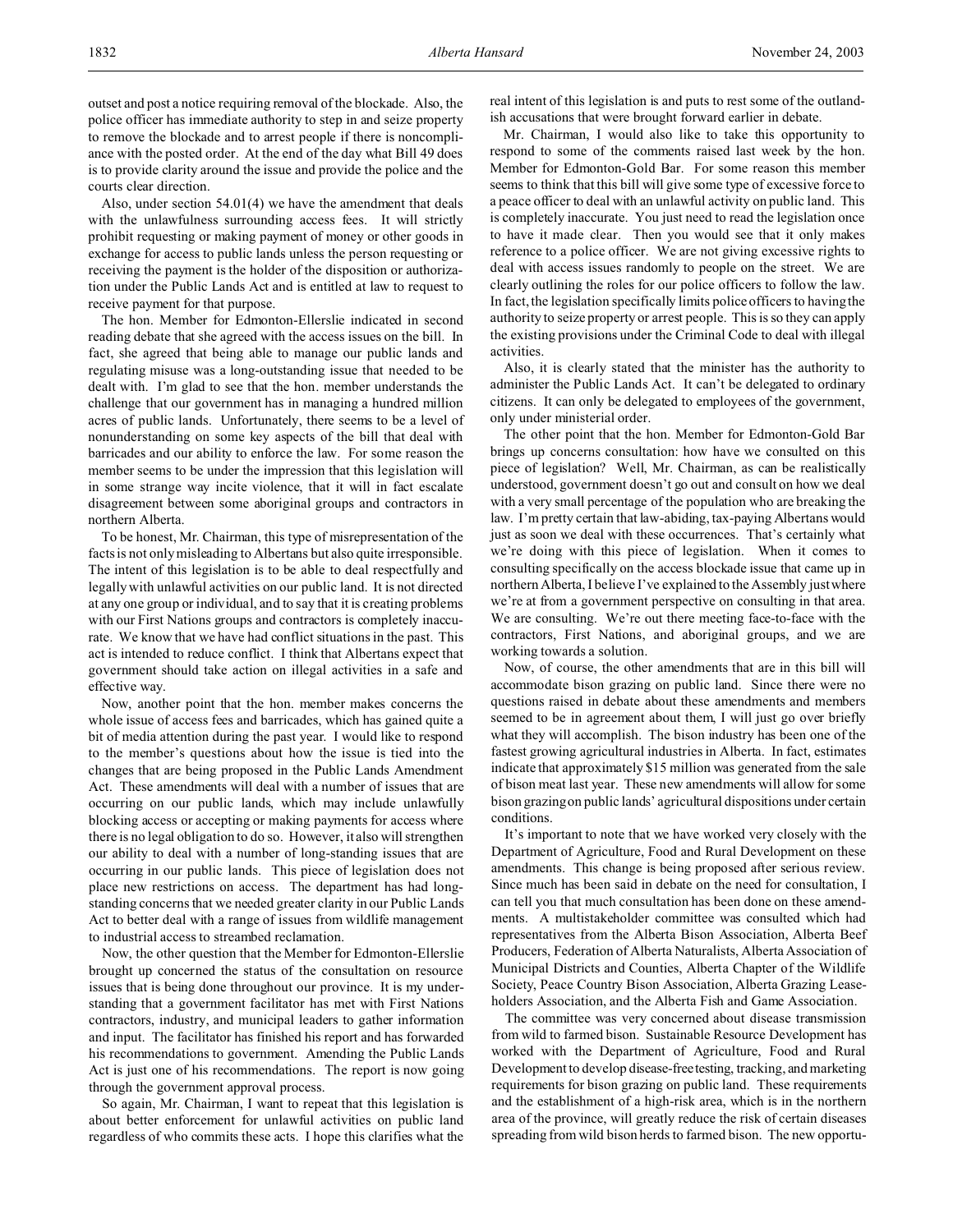I would like to thank you, Mr. Chairman, for allowing me to explain to the Assembly and all the members here today what the true intention is with these amendments. I believe that this is good legislation for Albertans, and it will help us effectively manage our public lands now and in the future.

Once again, thank you, Mr. Chairman.

*10:20*

**The Chair:** The hon. Member for Edmonton-Centre.

**Ms Blakeman:** Thank you very much, Mr. Chairman, for the opportunity to speak in committee to Bill 49, the Public Lands Amendment Act, 2003. Well, the government seems to have been stung by some words that must have happened in the earlier reading of this bill and some of the action in the media over the weekend around the issues that have arisen. Always interesting when that engenders discussion in the Assembly.

The member defending the bill felt that it was very clear in the legislation which people could be authorized, but in fact there's not much expansion on that in the actual bill, and since we are in Committee of the Whole, I will take the opportunity to spell it out. Section 54.04 reads:

Where section 54.01(7) or an order under section 54.03 authorizes a police officer to remove or seize and remove property, the police

officer may cause the property to be removed or seized and removed

by another person under the police officer's direction and control.

So that's not very specific. That is not giving us the clarity that the member seems to feel is written into the legislation.

This says, "another person." It doesn't say another deputized person. It doesn't say another person that is in the employ of the provincial government. It doesn't say another person that's already a wildlife officer or another officer as designated by such and such legislation. It says, "another person." So that does seem to indicate that an officer could go and find someone they know or didn't know that was available to them and just say: you are under my direction and control, and I ask you to go and remove this barrier.

So if the member sponsoring this seems to feel so strongly that this is all spelled out, where is he reading the additional wording that clarifies this that is not available to me in the reading of this bill? It just says, "another person." It doesn't expand upon it in the way that the member seemed to be saying in his remarks. Since we're in committee, he has an opportunity to respond back to me.

Are there regulations that are coming that are going to spell this out some way or clarify it more? Great. Let's get it on the record now. Part of the issue is that as much as we'd like to think that everyone hangs on every word spoken in here, that doesn't happen, and once legislation is passed, people go back and read the legislation and where they can find it they read the regulations. So if they're trying to figure out what was intended by the Legislative Assembly when the legislation was written, that's often all that's available to them. As we get *Hansard* in electronic form, that problem may in fact be addressed, but right now people will tend to go back to the legislation, and there's nothing drawn out or clarified here that this is somehow an employee or a designated person, an already appointed wildlife officer, or holding some sort of provincial office or designation that's clear that they're under the control of the provincial government in some way.

The other issue that I wanted to raise is the member's apparent shock and surprise that the opposition would be questioning a consultation process, but, you know, the government has these

closed-door standing policy committees. They have these quiet stakeholder meetings that don't seem to be publicized very much. So it's not easily apparent to us in the opposition who, in fact, the government has chosen to meet with, usually behind closed doors. We don't know who they've met with. Then they stand up and huff and puff: oh, my goodness, we met with everybody, and we've consulted with everybody. Really? Well, how many of these were publicly documented? Were posted where? In how many places? Over what period of time had you this tremendous consultation with all of these people? Not that I am doubting the member's word that, in fact, there was consultation that took place, but please, you know, don't be so surprised that we're questioning this when so much of what the government does is behind closed doors. If it becomes habitual for members of the government, then they don't understand how the rest of the people would consider a public consultation to be run.

I did go over the initial comments that were raised by the Official Opposition critic on this. She was obviously fine with most parts of the bill, certainly with the section around the road closures and people using the roads and what can be done around that. She went over the grazing of the bison on the public lands, very clearly didn't have a problem with that. Where she had this problem seems to be with something that she didn't feel that she was particularly briefed on, and that's why she's raised the point. That's her job: to question all of that.

Now, I know that the member indicated that he would respond back to me, and I will take my seat and allow him the opportunity to do that. Thank you.

**The Chair:** The hon. Member for Bonnyville-Cold Lake.

**Mr. Ducharme:** Thank you, Mr. Chairman. It certainly gives me great pleasure in terms of clarifying and giving answers in regard to the questions that came forward from the Member for Edmonton-Centre.

In regard to 54.04, where the officer has the authority in terms of gathering assistance from another ordinary citizen is in the instance – for example, it's fine if you've got a barricade that's basically a wooden barricade. An officer would be able to pick up the barricade and physically move it. But when you have, for instance, a D9 Caterpillar or a construction shack that has been used to blockade access to the road, certainly, you know, our RCMP are strong individuals but would not be able to go and physically manhandle a big piece of equipment or a construction shack. So in that case the officer has the authority in terms of being able to pass on, hire a winch truck operator with a trailer in terms of being to load these huge obstructions and have them removed from the blockade area.

In regard to the consultation, I believe that there was lots of media attention concerning this over the past year, into last fall and last winter, where a government facilitator was meeting with the First Nations contractors, industry, and municipal leaders in terms of coming up with some type of resolution in regard to the blockades that were taking place. So I believe that the government did their due diligence in terms of working together, and as I have mentioned in my opening remarks in second reading and again in committee, one of the recommendations that came forward from the facilitator was to make amendments to the Public Lands Act. That's what we're here debating today.

Thank you.

**The Chair:** The hon. Member for Edmonton-Centre.

**Ms Blakeman:** Thanks very much. I appreciate the Member for